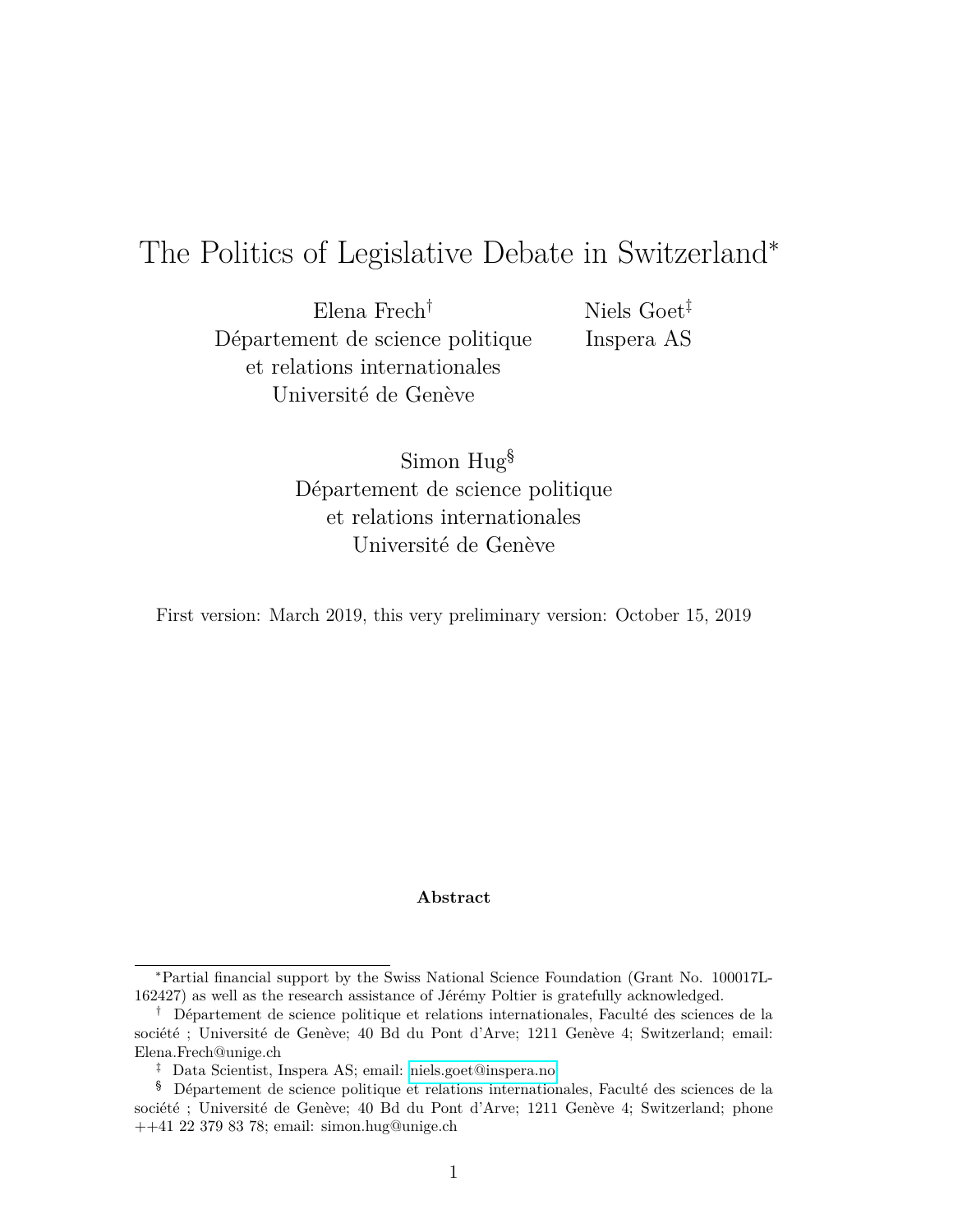## **Introduction**

Legislative debates in the Swiss parliament have attracted an increasing interest among scholars recently. While early work relying on speeches has used them mostly to document positions taken in parliamentary debates (see, for instance Niehr, 2000; Häusermann, Mach and Papadopoulos, 2004; Cheng, 2015) the research related to Steiner, Bächtiger, Spörndli and Steenbergen's (2005) work on deliberative quality of parliamentary debates, which focused also on Switzerland (see also Bächtiger, Steenbergen and Niemeyer, 2007; Bächtiger, Niemeyer, Neblo, Steenbergen and Steiner, 2010), has led to another set of analyses (e.g., Pedrini, Bächtiger and Steenbergen, 2013).

More recently, mostly due to the easily available speech data from the Swiss parliament and new tools to analyze them, several studies have engaged in more comprehensive analyses. Schwarz, Traber and Benoit (2017) analyze speeches on two issues to assess whether speeches allow for more fine-grained information on party dissent than roll call votes, while Frech, Goet and Hug (2018) use machinelearning tools (developed by Peterson and Spirling, 2018) to assess how close MPs are to their party in their speeches (for a detailed evaluation of these tools in the context of British debates, see Goet, 2019 (forthcoming)). More descriptive analyses are provided by Gerber (2019), Schwarz (2019), Zumofen (2019), while Bailer, Bütikofer and Hug (2019) compare speech activities of MPs moving from the lower to the upper house, finding considerable institutional effects.

Much of this work, however, does hardly consider the institutional contexts in which these speeches are produced, especially as the Swiss parliament has undergone over time considerable changes (see Sieberer, Müller and Heller, 2011). Amongst other this has led, according to Vatter (2018, 20f), to the Swiss parliament mutating from a "Redeparlament" (speaking parliament) to a "Arbeitsparlament" (working parliament), this, however, only since the second half of the 20th century. According to Vatter, this is due to change from ad-hoc to standing committees, and thus to the increased the strength of the latter (see relatedly Lüthi, 1996; Lüthi, 1997; Sciarini, Fischer and Traber, 2015).

Consequently, in this chapter we discuss in detail the way in which debates, and thus speeches, are regulated in the two chambers of the Swiss parliament. While the lower house has quite strict rules giving committee presidents ample speaking time and assigning party group leaders considerable control, the upper house has only few restrictions. In both houses, however, committee presidents are much more engaged in debates and more senior members are more active as well.

These elements are likely to be linked with the almost unique character of the Swiss political system with an "assembly-independent" government in which the executive can not be removed during a legislative period. As the seven member executive is also largely proportionally composed of by representatives from the largest parties, elections only marginally (and belatedly) affect the partisan make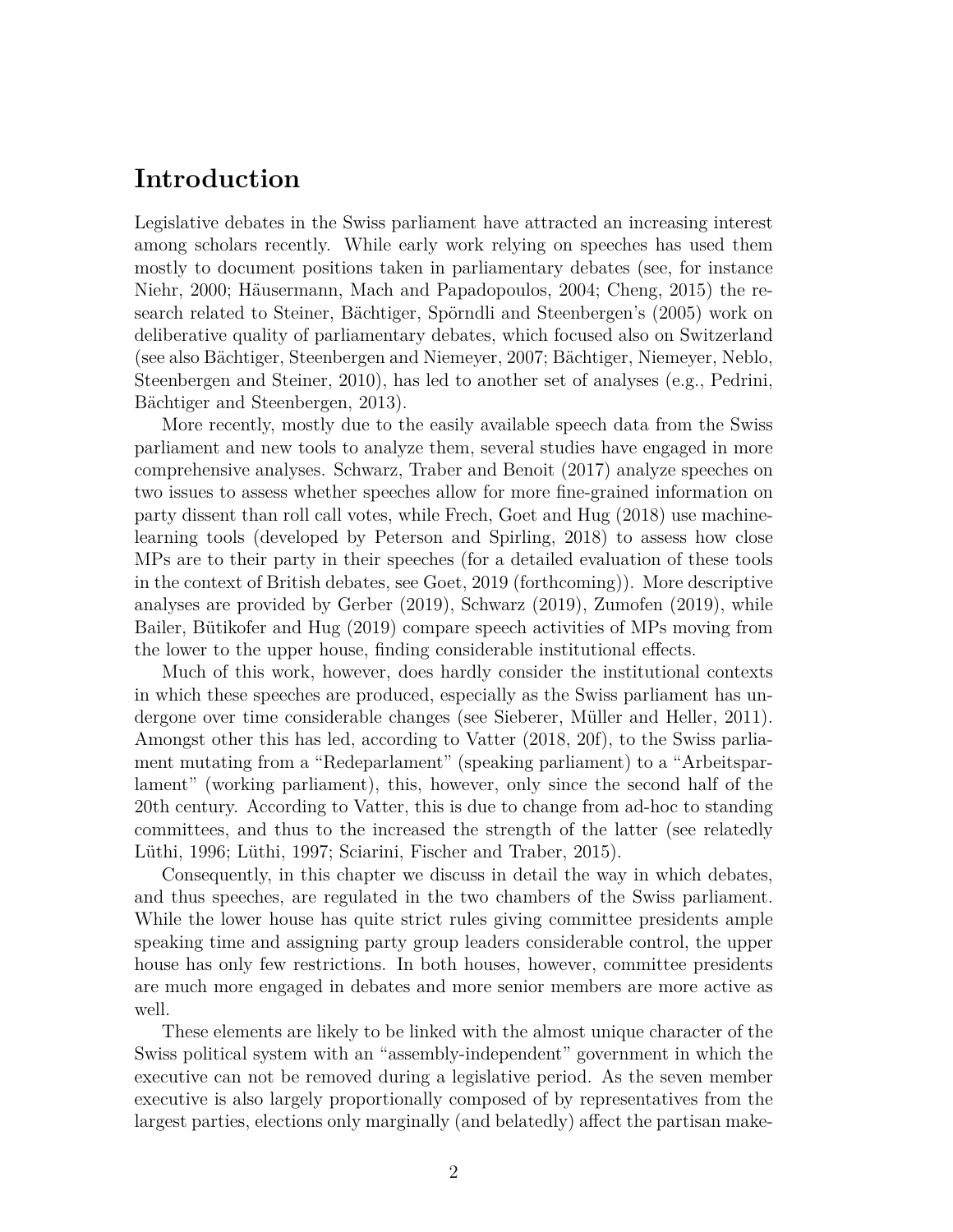up of the government. As the electoral system for the lower house corresponds to an open-list proportional system, and the one for the upper house is largely majoritarian, elections have a heavy dose of personalization. Our analyses of speeches suggest that the resulting personalization operates mostly through the highly coveted positions of committee presidencies.

In the remainder of this chapter we first discuss the institutional and party system background highlighting the importance of the electoral system and the candidate selection. We then present the institutional setting in which legislative debates occur. This highlights how the settings differ in the lower house compared to the upper house. Initial analyses of debate participation show that gender is still an important element, especially among the parties on the right. This effect, however, is muted to some extent in the upper chamber, where the parties on the extreme right simply have no female representatives. When finally analysing more systematically debate participation, gender loses much of its importance and seniority and committee chairmanships appear to be the main driving forces in speech activities. In the conclusion we put these results in a broader context.

### **Institutional and party system background**

In their comprehensive categorisation Shugart and Carey (1992) place Switzerland in the category of "assembly-independent" regimes. Such regimes are characterized by a maximal separation of the survival of government and parliament, while the president has no authority over the cabinet. This comes about, in the Swiss system, by the fact that parliament is elected for a fixed four-year term, and after each election, the seven members of the government (Federal Council) are elected individually in a joint session of the two chambers of parliament. Once elected, these members of government cannot be removed during their term, and they select, according to a seniority rule, one from amongst themselves to serve as president for a one-year term. While at the birth of Switzerland in 1848 all government members belonged to the Radical party (FDP), over time a party-proportional system led to the installation of a grand coalition comprising the Radicals, the Social-democrats (SP, the Christian-democrats (SVP) and the People's party (SVP, see Caluori and Hug, 2005).<sup>[1](#page-2-0)</sup>

This self-imposed proportionality together with strongly developed instruments of direct democracy led to a system in which elections only marginally and belatedly affect the composition of the government (for a dicsussion and analysis of these changes, see Caluori and Hug, 2005). Elections, for the most part, have been run according to a proportional representation system since 1919 (see

<span id="page-2-0"></span><sup>&</sup>lt;sup>1</sup>For a short period of time the Bourgeois-democratic party (BDP) occupied a seat as well, as a member of the People's Party who did not suit the party was elected by parliament, but then ejected from her party. Subsequently a new party, the Bourgeois-democratic party, was formed.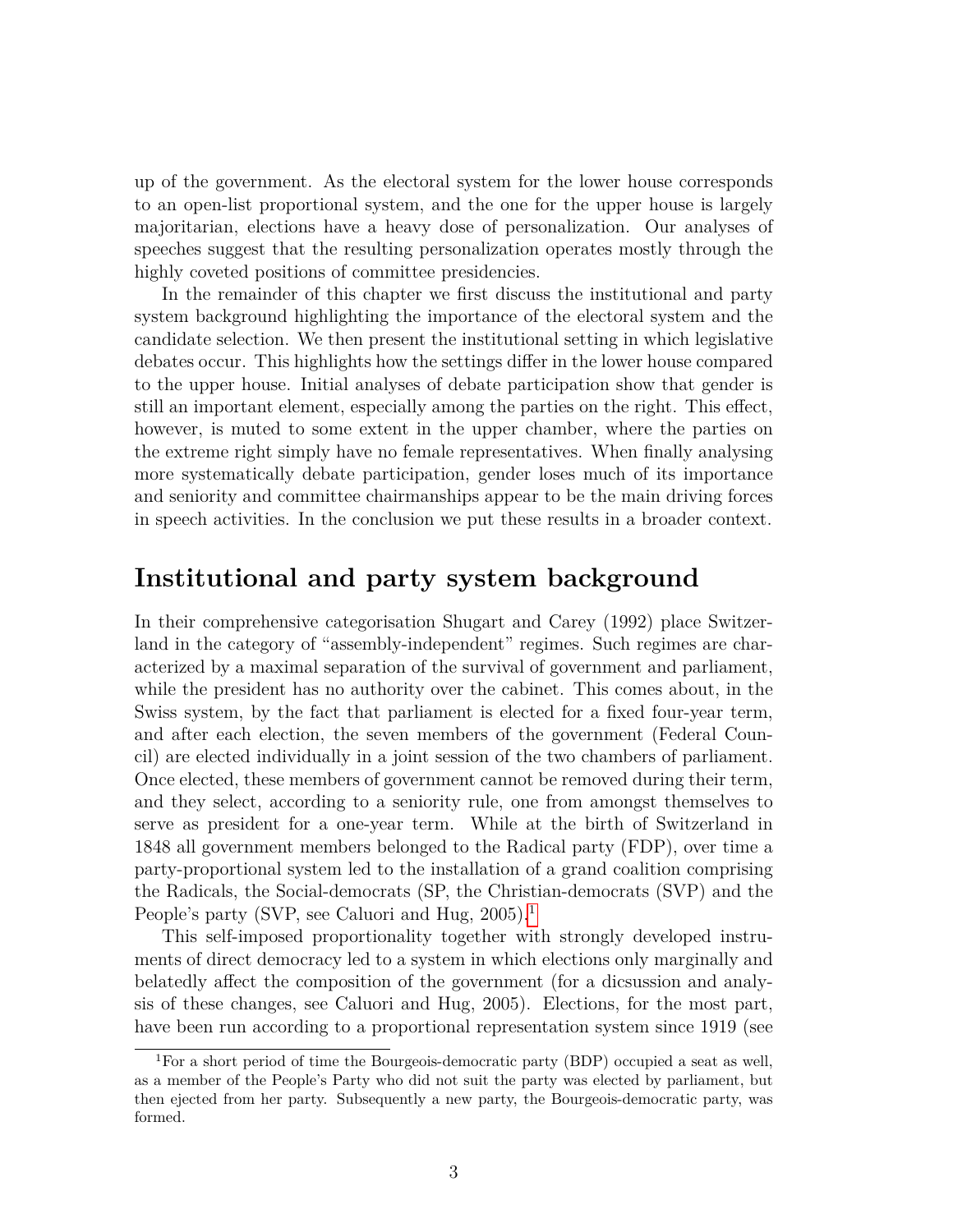Lutz, 2004). In that year, for the first time, and following a constitutional change adopted in a referendum, the 200 members of the lower house were elected according to a PR system, in which the cantons correspond to the electoral districts. The number of seats are distributed proportionally across the 26 electoral districts, with the requirement that each canton has at least one seat in the lower house.<sup>[2](#page-3-0)</sup> The upper house, copied on the example of the US Senate (Rappard, 1941), comprises two seats for each canton, except six smaller ones (previously called "half-cantons") that only have one seat. As the electoral system for the election of the upper house is determined in the cantonal constitutions, there is some variation. While almost all cantons adopted a majoritarian system (with two rounds, but with different thresholds), two cantons, namely Neuchatel and Jura, adopted a PR system.

The majoritarian character of the upper house election in almost all cantons, and the same character for elections to the lower house in small cantons with one or few seats, ensure that the elections are quite personalized. Another feature of the electoral system, namely its open list character, reinforces this personalization even further. Parties propose party lists with a fixed order of candidates in the districts in which they run. The voter, if she uses such a list unmodified, casts as many votes for the party as there are seats in the district (this even if a party has not selected as many candidates as there are seats). She may, however, also modify such a list by adding (and possibly crossing out) some candidates.<sup>[3](#page-3-1)</sup> If the latter are from other parties, the latter get the corresponding vote(s). The voter may also use a blank list and enumerate herself all the candidates whom she wants to elect. Each party then obtains votes as a function of the number of its candidates on this list. Once all votes are tallied, in each district seats are assinged to parties according to the Hagenbach-Bischoff largest remainder system.<sup>[4](#page-3-2)</sup> Then in a second step the individual votes in each party are calculated, and the candidates with the highest number of personal votes are elected (as a function of the number of seats the party has obtained in the first distribution). This results in a very personalized electoral system, in which even list positions are not that central for election success.

For the selection of candidates cantonal parties are the actors in charge.<sup>[5](#page-3-3)</sup> At the federal level these cantonal sections combine to form national parties (Ladner, 1999; Ladner, 2001; Ladner and Brändle, 2001). Given, the importance of the cantonal parties, one might expect that the party system is fragmented

<span id="page-3-0"></span><sup>&</sup>lt;sup>2</sup>In cantons with only one seat in the lower house elections are run according to a plurality system.

<span id="page-3-2"></span><span id="page-3-1"></span><sup>&</sup>lt;sup>3</sup>It is also possible to list a candidate twice to indicate a stronger preference.

<sup>&</sup>lt;sup>4</sup>In this process also the alliances ("apparentement") among different lists are taken into account (for an innovating analysis of this system, see Lüchinger, Schelker and Schmid, 2019).

<span id="page-3-3"></span><sup>&</sup>lt;sup>5</sup>Gruner, Daetwyler and Zosso (1975) provides a detailed discussion of candidate selections for the 1971 national election. We are in the process of collecting and coding detailed information on the selection processes of all cantonal parties.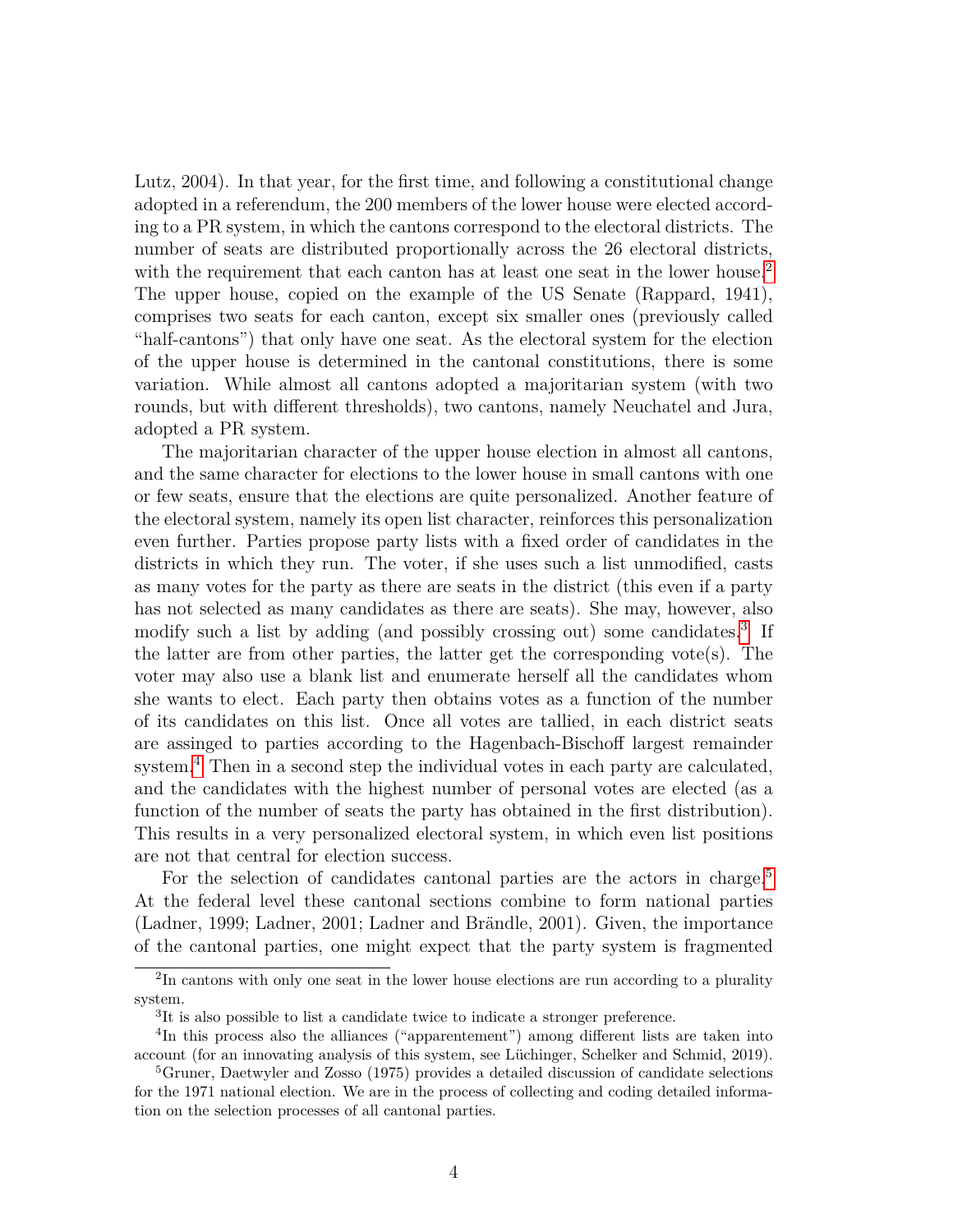and differs strongly among cantons. Armingeon (1998) argues, however, that despite some regional differences, elections are still a largely national affair. If there are regional and/or cantonal differences they come about by the fact that in some cantons only few seats are to be gained in national elections. Thus, in these cantons the format of the party system differs considerably from the one that is found in cantons with several dozens of seats at the national level, simply due to the effects of the electoral system.

#### **The institutional setting of legislative debate**

The rules governing debates in the two chambers have evolved over time and have incrementally become stricter (for a review of these changes see the appendix and Lüthi, 2019). The current standing orders of the two chambers both contain rules that restrict the legislative debate.[6](#page-4-0) The restrictions are weakest in the upper house and concern only the order in which MPs may intervene. In general the President of the upper chamber recognizes MPs for their intervention, and it is in this order that they speak. For initial debates on proposals the rapporteur of the relevant committee is recognized first, followed by the other members of the committee, after which the remaining MPs may take the floor. The rapporteur, as well as members of the government assisting the debates may intervene at any time, as may all MPs, provided a statement about them or an element of their speeches has been referred to. As in addition speech time is not limited, speeches of MPs of the upper house are on average longer and more numerous per MP (see below and Bailer, Bütikofer and Hug, 2019).

In the lower house speech is much more regulated and restricted. Opportunities to participate in debates are granted by the President of the lower house upon written requests. The order of the submission of the requests normally determines the sequence of speeches. Spokespersons of the party groups and the authors of formal proposals speak, however, first. The committee rapporteur and members of the Federal Council may demand to speak at any time, as can all MPs when their person or a statement by them is referred to. Speeches cannot exceed five minutes, except for the initial statements by the rapporteur of the committee who may speak for 20 minutes, and no MP may speak more than twice on an item of business. Authors of proposals may speak for an unlimited time. In addition, after each speech every MP and member of the Federal Council may ask a precise question on a specific point, to which the speaker may respond.[7](#page-4-1)

<span id="page-4-1"></span><span id="page-4-0"></span><sup>&</sup>lt;sup>6</sup>In the appendix we report the relevant excerpts from the two standing orders.

<sup>7</sup>This rule, introduced in 1995, has also led to some abuses approaching almost a "filibuster" according to a journalist ([https://www.nzz.ch/schweiz/](https://www.nzz.ch/schweiz/die-wahlkampf-session-beginnt-mit-einem-steilpass-fuer-die-svp-ld.1506484) [die-wahlkampf-session-beginnt-mit-einem-steilpass-fuer-die-svp-ld.1506484](https://www.nzz.ch/schweiz/die-wahlkampf-session-beginnt-mit-einem-steilpass-fuer-die-svp-ld.1506484), accessed September 9, 2019). In a debate on the law implementing the new constitutional article on mass immigration, the members of the Swiss People's Party posed repeatedly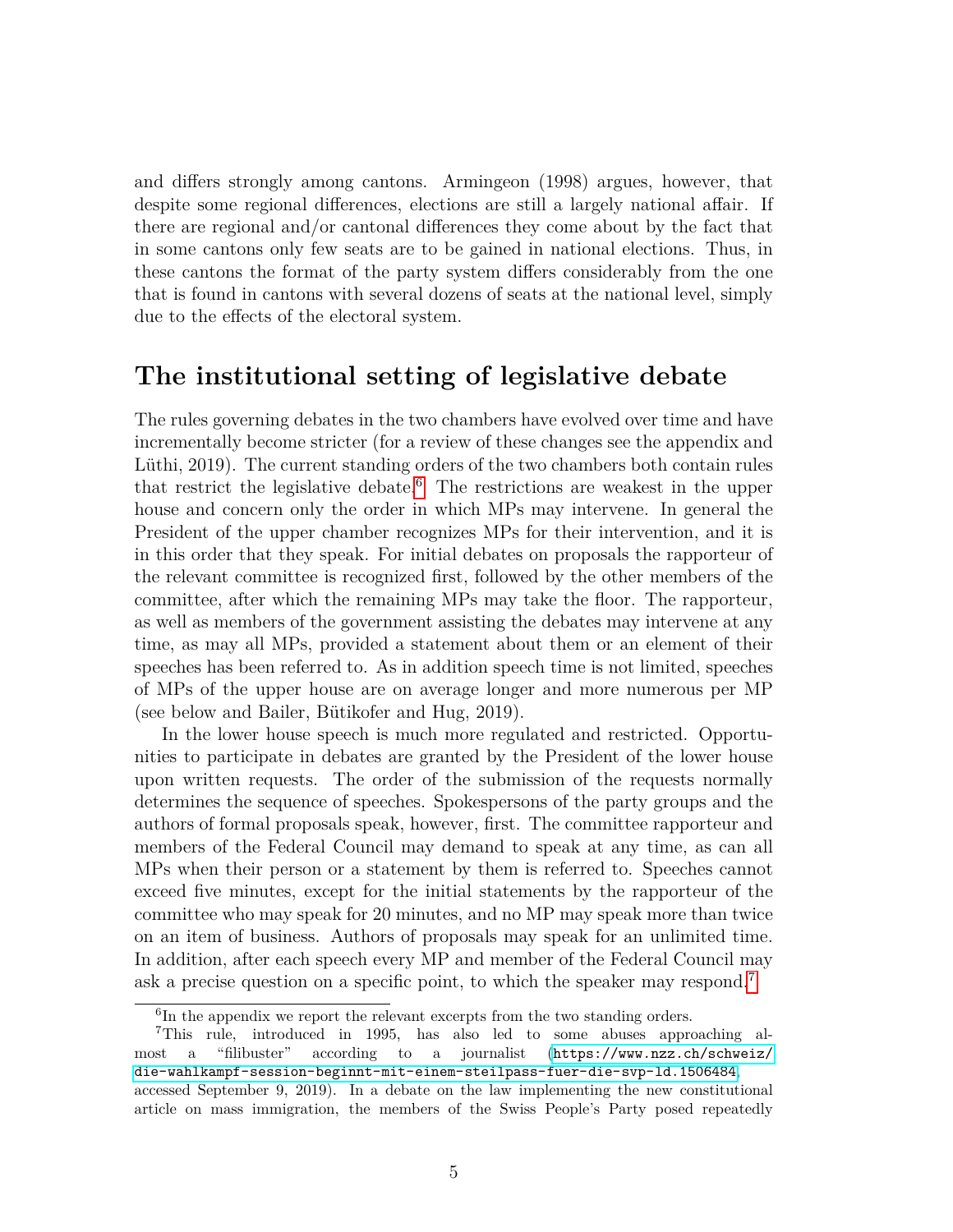These general rules in the lower house may, however, be superseded as a function of the form of debate under which an item of business is debated. In *free debates*, which normally occur when popular initiatives are debated, all MPs may participate in the debate (subject to the rules discussed above). In *organized debates*, which occur when new bills or interpellations are introduced, speaking time is allocated to the party groups proportional to their size. Party groups themselves allocate subsequently this time among their members. In *group debates* (the most frequent ones) only the committee rapporteur, the speakers of the party groups and proposers can participate in the debate. In some of these *group debates* normal speaking time (see above) may be cut in half. In *short debates* only the speakers of the committee minority may speak, while in *written procedures* no debate takes place.

The discussion of these rules suggests that the two chambers of the Swiss parliament differ considerably with respect to the facility with which individuals may intervene in debates. While in the upper house all MPs may freely participate in debates, and thus this chamber is located at one extreme of Proksch and Slapin's (2014) categorisation, party groups play a more important role in the lower house. This is due to the fact that apart in *open debates* (mostly) on popular initiatives where all MPs may intervene, in all other debates participation is either limited to spokespersons of party groups (or rapporteurs of the committee minority) or speaking time is allocated internally in party groups.

#### **Who participates in legislative debates?**

With the rather late introduction of female suffrage at the national level in the 1970s<sup>[8](#page-5-0)</sup>, women have entered politics rather belatedly. While with respect to participation rates, except for a small cohort effect, men and women participate more or less equally in elections and referendums, they are still a minority in the Swiss parliament. As women, provided they are selected, do no longer face higher hurdles to be elected, this suggests that the smaller share of women in parliament has to do with recruitment (Gilardi, 2015) and selection. In this regard the Swiss political parties perform unequally as Figure [1](#page-6-0) reveals.[9](#page-5-1) While two parties, i.e. the Greens (GPS) and the Social-democrats (SP), have almost achieved genderequality in their ranks, the remaining parties fare less well, and this even more so when one moves to the right of the ideological space.

questions to their party group leader to extend the debate.

<span id="page-5-0"></span><sup>8</sup>Female suffrage existed in some cantons and municipalities already before (see Banaszak, 1996), while a federal court had to impose this right upon a last hold-out canton in the 1990s

<span id="page-5-1"></span><sup>9</sup> In a campaign for the 2019 National election called "Helvetia ruft" a categorisation of cantonal parties was proposed, as a function of whether they were *role models*, *willing to learn* or *male fortresses* (see "Frauen erwarten deutliches Plus" NZZ am Sonntag, October 6, 2019, 10). Interesting to note is that each of the major parties has some cantonal sections in the two extreme categories with the exception of the Greens who no longer have *male fortresses*.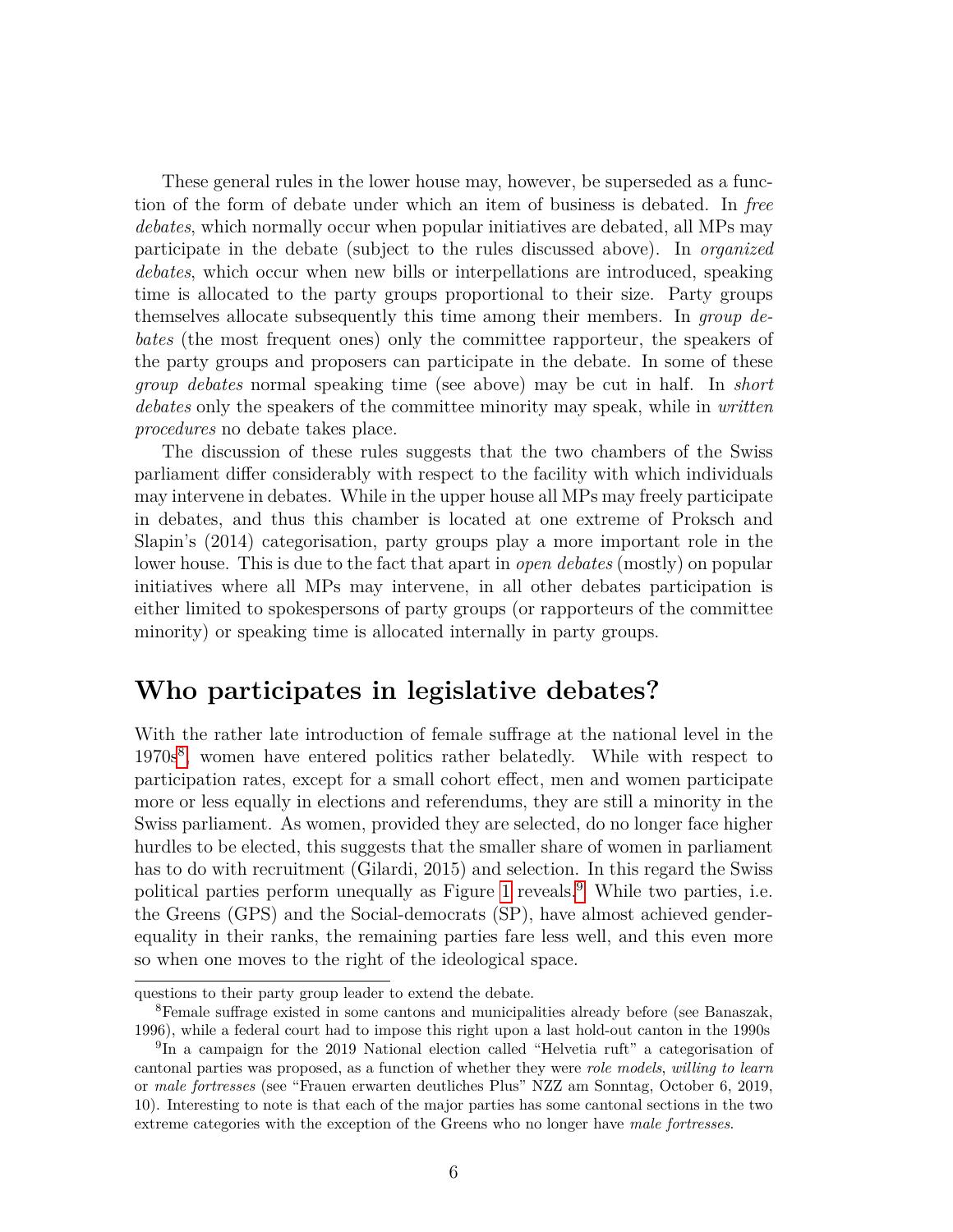<span id="page-6-0"></span>



When it comes to debate participation as a function of gender one notes similar differences (for related analyses, see Gerber, 2019).<sup>[10](#page-6-1)</sup> While in the Green and Social-democratic party the share of speeches by females corresponds closely to the share of female MPs, in three parties, namely the Christian-democrats (CVP), the Green-liberal (GLP) and the People's Party (SVP), the males are more talkative, the opposite is the case in the Radical (FDP) and the Bourgeoisdemocratic party (BDP, see first panel). When breaking down this analysis by chamber, one notes that with one exception these same patterns hold. The exception is the CVP in which females and males participate in debates in equal measure in the lower chamber.

This implies that in the upper house male members of the CVP are more talkative, as is borne out in the third panel of Figure [1.](#page-6-0) This panel also shows that in three party groups, namely the GPS, the BDP and the SVP, only males speak, as their representations in the upper house are unisex. Notable is also the fact that in all remaining party groups, with the exception of the CVP, females speak slightly (GLP and FDP) or even notably (SP) more than their male colleagues.<sup>[11](#page-6-2)</sup>

When it comes to seniority our data show (Figure [2\)](#page-7-0) that in the upper house experience appears to affect speech-making, while this is less the case in the lower house.<sup>[12](#page-6-3)</sup>

<span id="page-6-1"></span><sup>10</sup>The data used from here on covers all speeches in the lower and upper houses in the time period 1999-2015 (for information on how this data was collected, see Frech, Goet and Hug, 2018).

<span id="page-6-2"></span><sup>&</sup>lt;sup>11</sup>We note that given the open-list electoral system list positions are hardly on important element in determining speech activities. This even more so as list may be linked in alliances, and a particular seat might be won due to such alliances, and in addition, the main party list may be linked in so-called "sous-apparentements" with other lists (e.g., youth, female or regional lists) where the same candidates appear as on the main list, often even twice.

<span id="page-6-3"></span> $12$ Information on the seniority stems from the dataset compiled by Turner-Zwinkels, Huwyler, Bailer, Frech, Manow and Hug (2019). We restrict here, as in the following analyses, the time period covered to the 47th (2003-2007) and the 48th legislative period (2007-2011). In the appendix we report graphs subdividing these two legislative periods.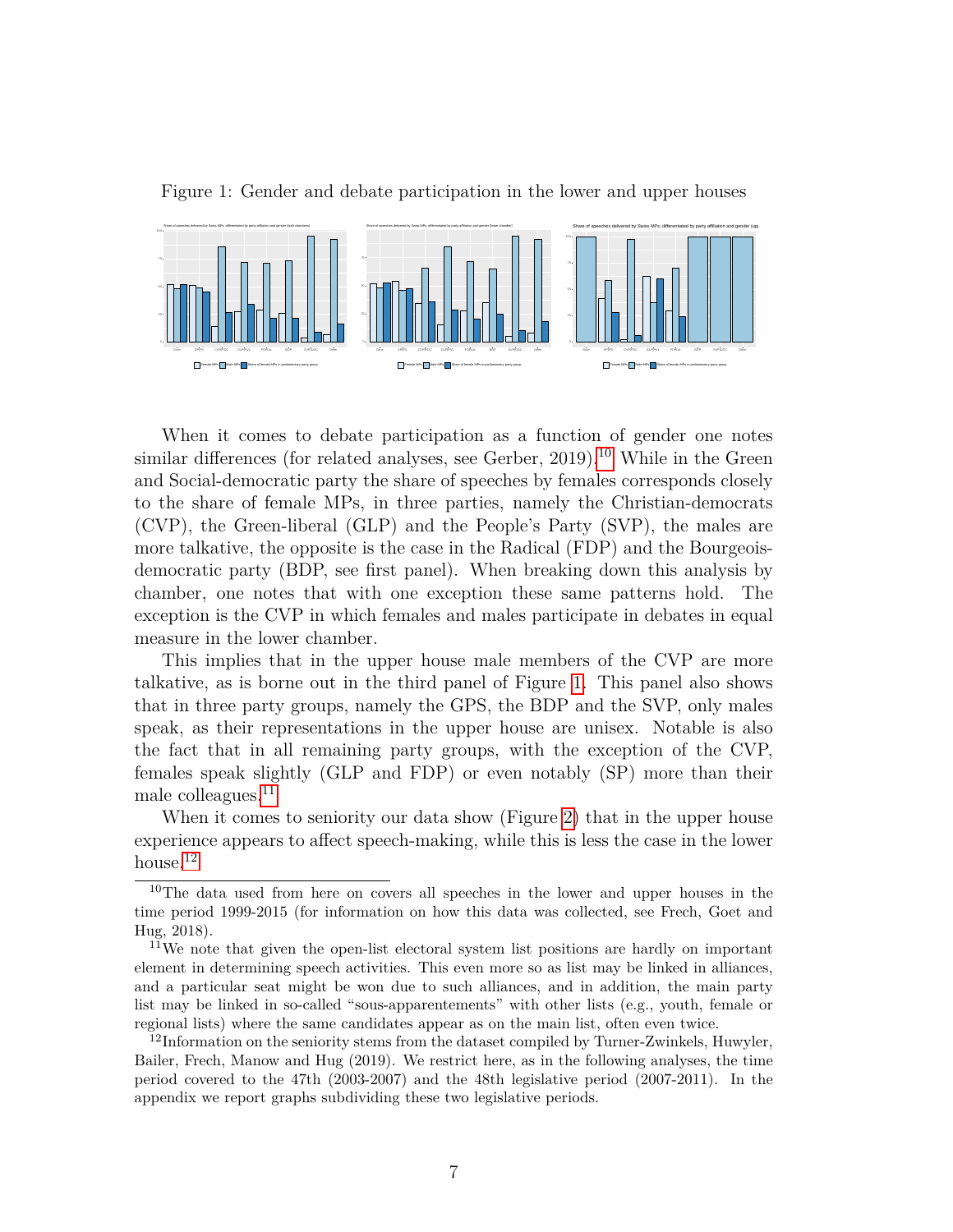<span id="page-7-0"></span>Figure 2: Seniority and ebate participation in the lower and upper houses



## **What is the role of intra- and interparty politics in legislative debates?**

Simple analyses of speech frequencies according to gender (see above and Gerber, 2019) or party group (see Schwarz, 2019) are problematic, as the rules discussed above affect these findings. As in the most frequent debate type in the lower house only party group spokespersons may speak, finding effects for gender may simply reflect whether a party group may have a female party group leader. Similarly, for the same reason in small party groups it will appear that one MP (the party group spokesperson) dominates strongly, while in larger groups the party groups (institutionally determined) dominance is partially muted. Thus, in what follows we provide more systematic analyses about the number of speeches and their length. We employ a quasi-poisson model which accounts for overdispersion.<sup>[13](#page-7-1)</sup>

The results reported in Figure  $3^{14}$  $3^{14}$  $3^{14}$  first of all suggest that in terms of speechmaking there are hardly any differences among the party groups, and this independent of the chamber. In both cases the estimated party group coefficients are attached with considerable uncertainty. With some exceptions, the remaining estimated coefficients come with much less uncertainty. For the lower house, two sets of results stand out. In both legislative periods party group leaders spoke on average less, while committee presidents occupied more frequently the debate stage. While the latter effect also materializes (though with much more

<span id="page-7-1"></span><sup>&</sup>lt;sup>13</sup>We ignore an important complication in the analysis of our data, namely that the number of possible speeches varies across MPs. Thus, our results, given the non-linear specification of the model, will be biased. We ignore these biases as there are no completely clean fixes. While for MPs that retired during a legislative term or replaced a retiring MP, we could control for the log (due to the functional form of poisson-models) of the number of days/months they were in office. This raises the question, however, whether absences (illness, other duties etc.) should also be accounted for, and whether the restrictions on the number of possible speeches (especially in the lower house) should be controlled for as well.

<span id="page-7-2"></span><sup>&</sup>lt;sup>14</sup>The underlying regression tables appear in the appendix.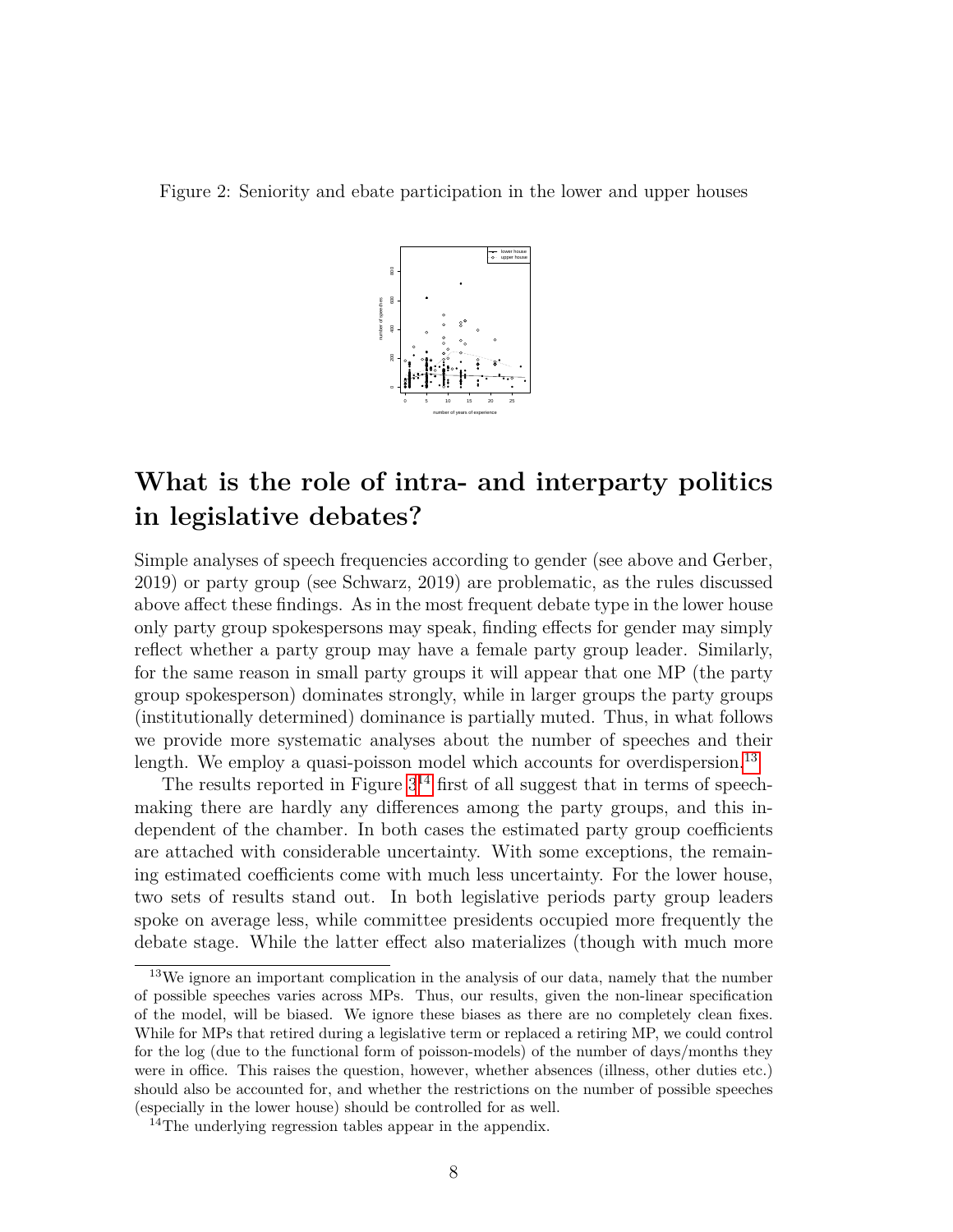

<span id="page-8-0"></span>Figure 3: Explaining the number of speeches in the lower and upper houses (47th and 48th legislative period)

uncertainty) in the 47th legislative period in the upper house (there was no party group president in the upper house in the 48th legislative period), the effects for committee presidents are more mixed. While for the 47th period we find a positive effect, this effect turns negative for the 48th legislative period.

Gender, according to our results, appears to matter only in the lower house, with males participating more frequently in debates.<sup>[15](#page-8-1)</sup> In the upper house gender appears not to make a difference at all. Seniority, reflecting what we already saw above, has a positive effect on speech-making, but this effect is substantively important only in the upper house. This is likely due to the highly regulated debates in the lower house. As additional analyses reported in the appendix reveal, seniority appears, however, to increase speech activity in the lower house in the 48th legislative period. For this reason we illustrate this substantive effect in Figure [4.](#page-9-0)[16](#page-8-2) The figure nicely shows that freshmen, on average, make only some 70 speeches, while extremely seasoned parliamentarians intervene on average up to some 120 times.

## **Conclusions**

The analyses of speeches have over the last decades become more prevalent also on the Swiss parliament. Many early studies attempted to use debates basically

<span id="page-8-1"></span><sup>&</sup>lt;sup>15</sup>Additional analyses per legislative period suggest that this result is driven by the data from the earlier legislative period (see appendix).

<span id="page-8-2"></span><sup>&</sup>lt;sup>16</sup>When generating these average differences due to seniority we kept all other covariates constant at their observed values (Gelman and Hill, 2007, 466) and averaged the predicted values stemming from 1000 simulated coefficients over all observations.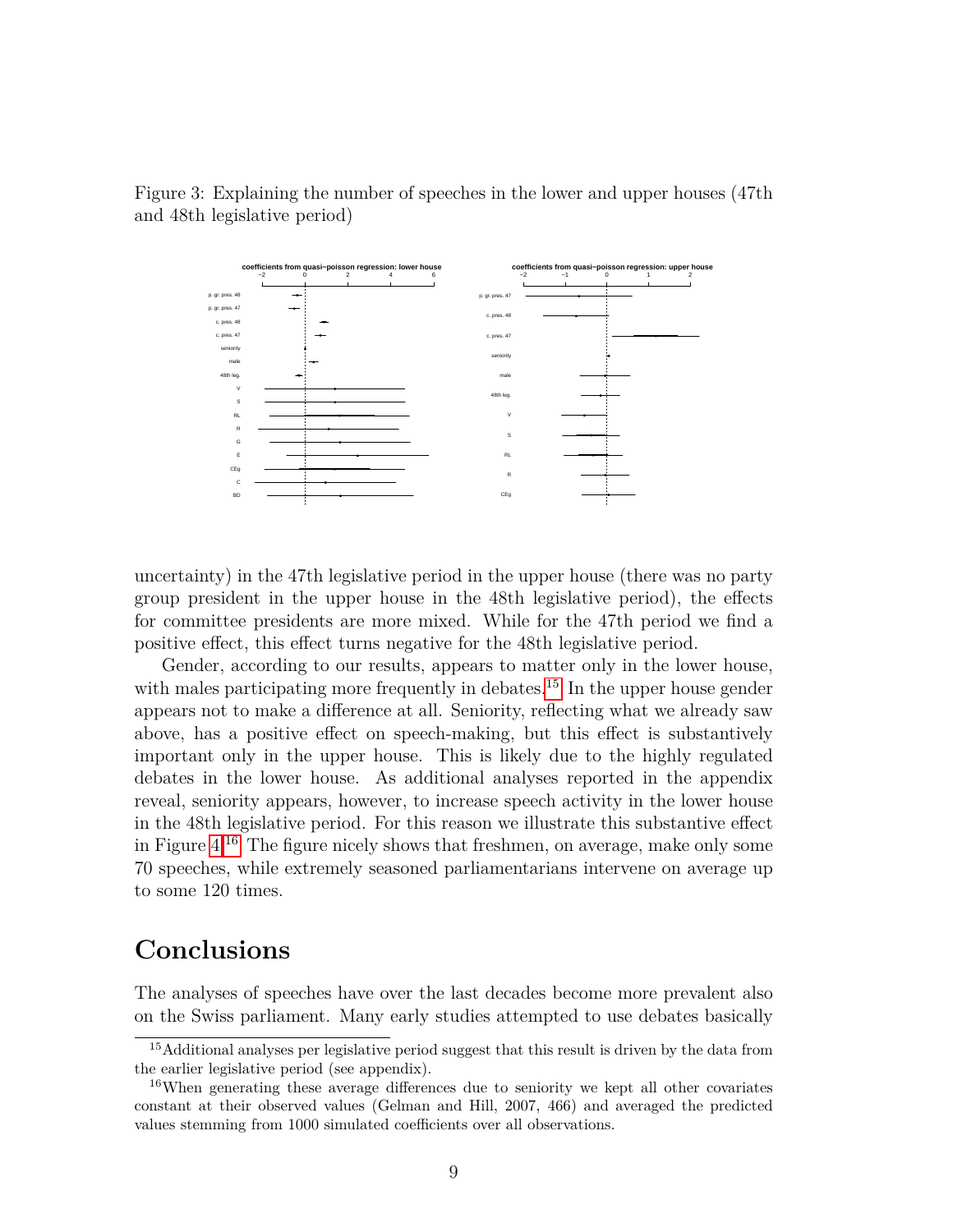<span id="page-9-0"></span>



to find additional information on the stances politicians and parties defended on particular topics, while more recent studies attempt to use speech-data more systematically. Many of these studies, however, neglect the way in which these speeches are produced, which relates to the institutional context.

While the electoral system employed for both the lower and upper house creates incentives to seek personal votes, the way in which speeches can be used in this endeavour differs across the two chambers. While the smaller upper house allows for rather free-flowing debates, the latter are (in most cases) tightly regulated in the lower house. Despite these institutional differences, some commonalities appear in the analyses we presented in this paper. Contrary to what might have been presumed, party group leaders in both chambers participate less frequently in debates than all other members. On the other hand, committee presidents, especially in the lower house due to their reserved speaking time, participate more frequently. In the upper house, this effect only materializes in one of the legislative periods analyzed. Gender and seniority also have to some extent different effects in the two chambers. In general gender, despite a more equal gender distribution in the lower chamber, appears still to play a role in speeches. In the upper house, with some parties not even being represented by women, males do not speak more often than females. This seems to suggest that the tightly regulated debates in the lower house affects the speak-making of women. Seniority, finally, appears to increase speech-making, but this effect is especially prevalent in the upper house. Interesting to note is that in the more recent legislative period MPs with more experience appear also to be more active in speeches in the lower house.

While our results shed new light on speech-making in the two chambers of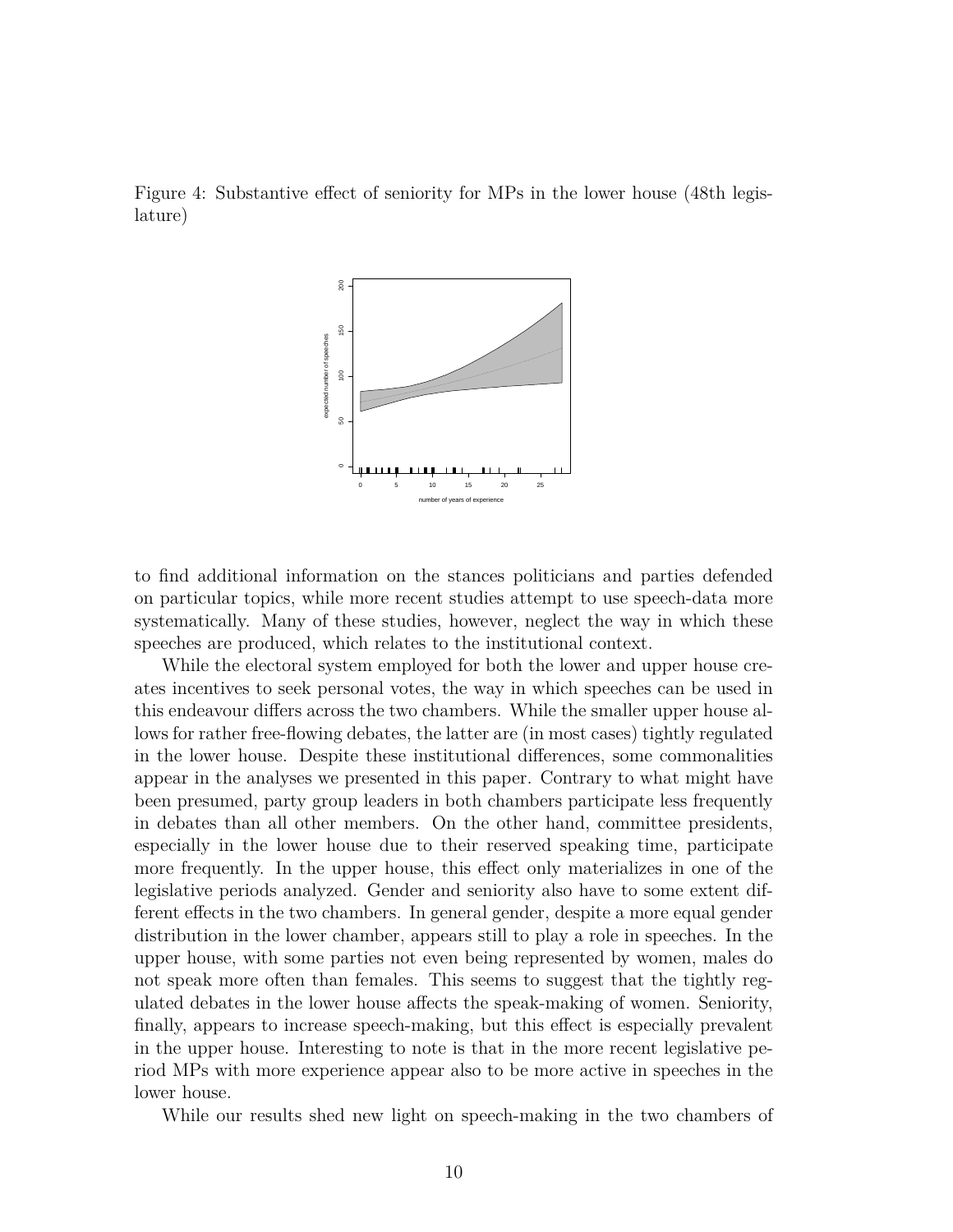the Swiss parliament, they also raise a series of questions. Foremost, we have analyzed only at the surface the consequences of the rather strict rules of debate participation in the Swiss lower house. As the institutional effects appear to be much stronger in this chamber, the question then becomes whether some biases due to gender (and to some extent seniority) are also related to the internal rules that party groups adopt for assigning MPs to committee presidencies and perhaps even more importantly, the rules that are adopted for allocating speech-time to their members.<sup>[17](#page-10-0)</sup> Only when having detailed information on these internal processes may we shed a more piercing light on debates in the Swiss parliament.

<span id="page-10-0"></span><sup>&</sup>lt;sup>17</sup>We are not aware of any studies on these aspects and are in the process of collecting information on these issues.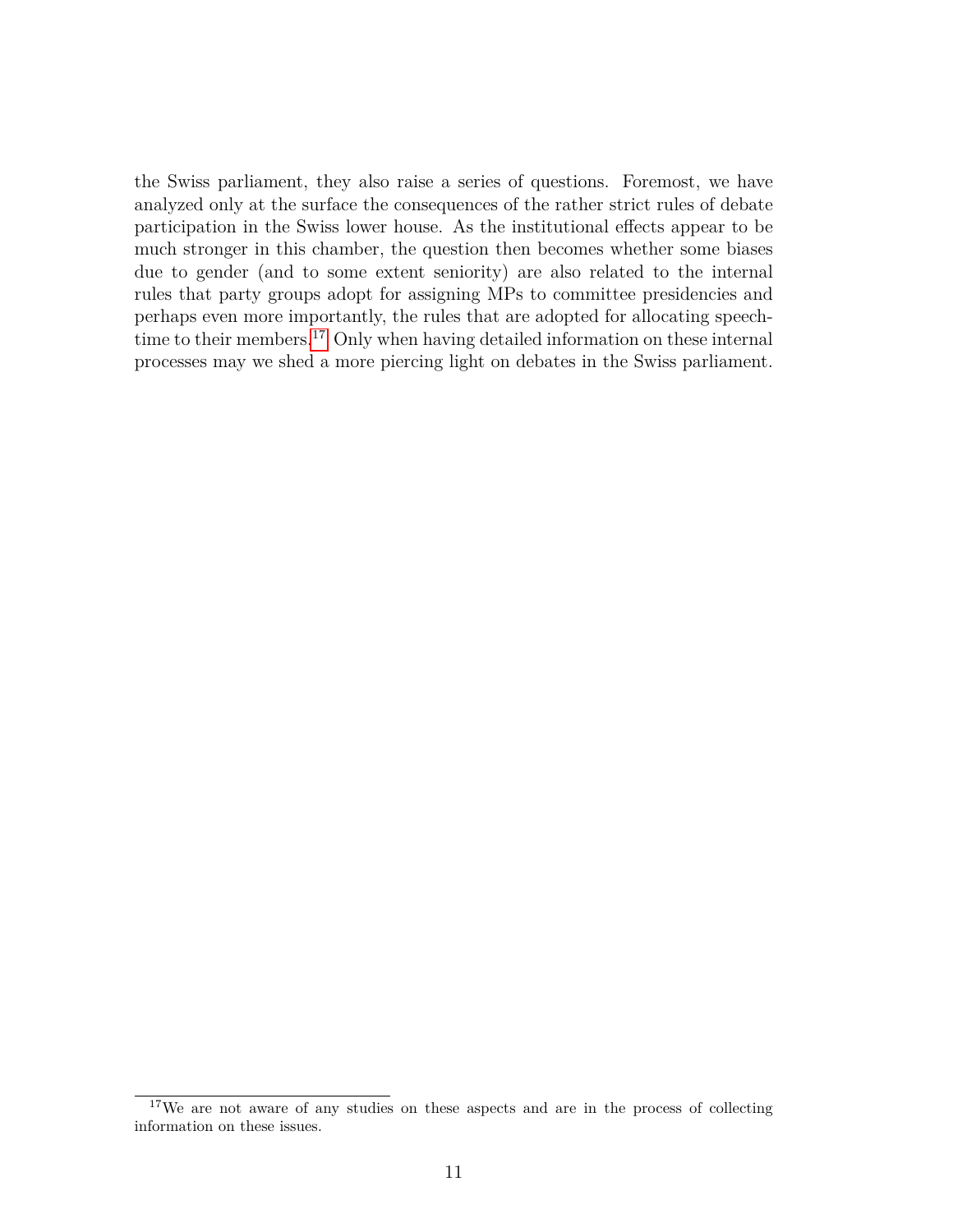# **Appendix**

In this appendix we provide additional information on our data and the analyses we carried out, as well as a more detailed description of the rules regulating speech-making in the two chambers of the Swiss parliament.

#### **Data**

Tables [1](#page-11-0) and [2](#page-11-1) report the descriptive statistics of the numeric variables for the lower and upper house analyses. Table [3](#page-12-0) list the party groups and their abbreviations.

| Statistic               | Ν   | Mean   | St. Dev. | Min | Pctl(25) | Pctl(75) | Max |
|-------------------------|-----|--------|----------|-----|----------|----------|-----|
| talk                    | 386 | 92.526 | 84.636   |     | 56       | 123      | 717 |
| seniority               | 386 | 6.547  | 4.785    |     | 5        | 9        | 28  |
| commission president 47 | 386 | 0.142  | 0.350    |     | 0        | $\Omega$ |     |
| commissionpresident_48  | 386 | 0.381  | 0.486    |     | 0        |          |     |
| fractionpresident 47    | 386 | 0.135  | 0.342    |     | 0        |          |     |
| fraction president 48   | 386 | 0.311  | 0.463    |     | 0        |          |     |

<span id="page-11-0"></span>Table 1: Descriptive statistics for data for lower house

<span id="page-11-1"></span>Table 2: Descriptive statistics for data for upper house

| Statistic               | N  | Mean    | St. Dev. | Min | Pctl(25) | Pctl(75) | Max |
|-------------------------|----|---------|----------|-----|----------|----------|-----|
| talk                    | 65 | 178.431 | 129.381  |     | 78       | 233      | 499 |
| seniority               | 65 | 9.292   | 6.461    |     |          | 13       | 25  |
| commissionpresident 47  | 65 | 0.262   | 0.443    |     |          |          |     |
| commission president 48 | 65 | 0.600   | 0.494    |     |          |          |     |
| fraction president 47   | 65 | 0.031   | 0.174    |     |          |          |     |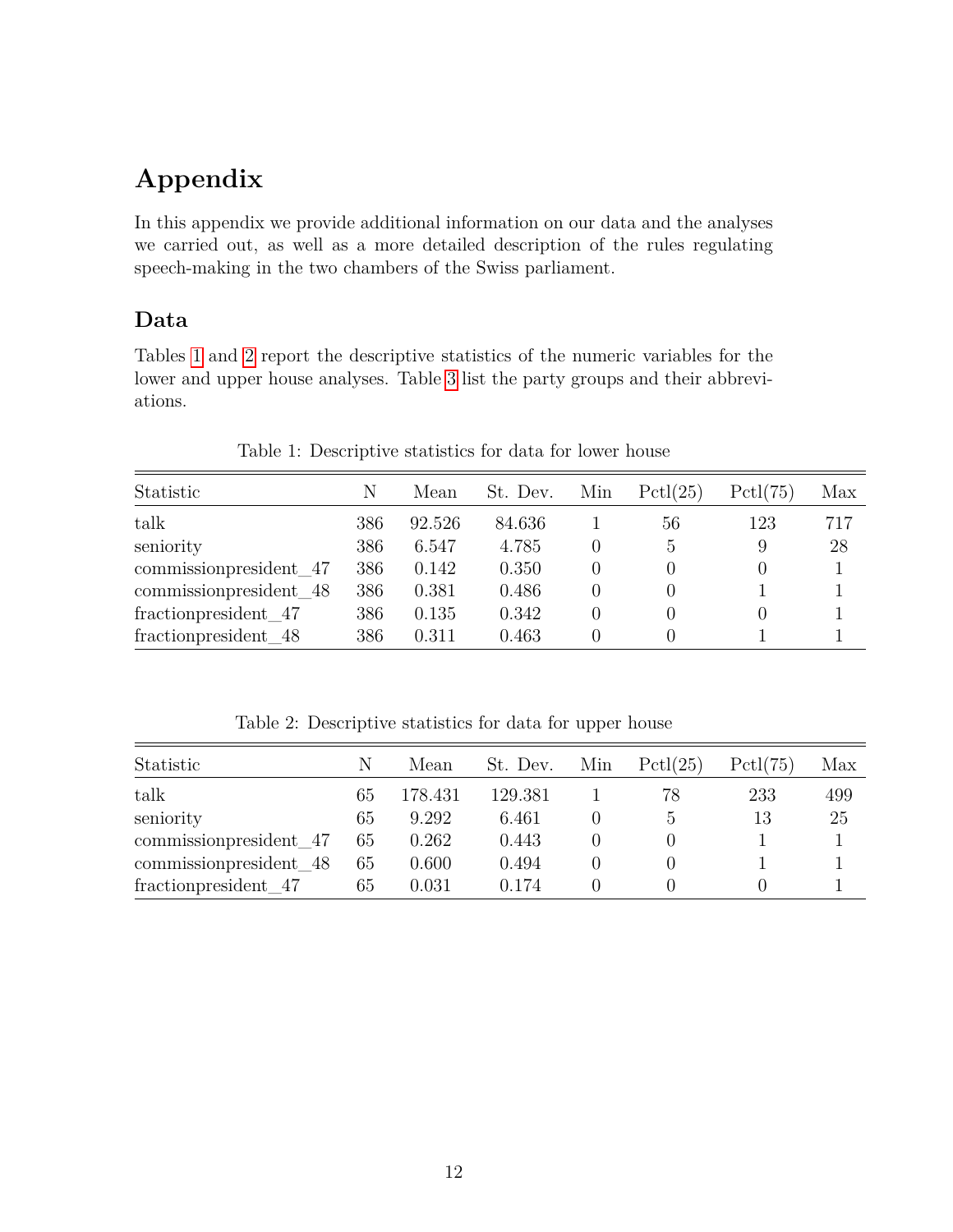<span id="page-12-0"></span>Table 3: Party group names and abbreviations

| name                                                                         | party group |
|------------------------------------------------------------------------------|-------------|
| Bourgeois democratic party (BDP)                                             | <b>BD</b>   |
| Radical-liberal party (FDP)                                                  | RL          |
| Radical party (FDP, before fusion with the liberals)                         | R           |
| Green Party (GPS)                                                            | G           |
| Green liberals (GLP)                                                         | GL          |
| Evangelical party (EVP)                                                      | Е           |
| Social-democrats (SP)                                                        | S           |
| Christian-democrats (CVP)                                                    | $\rm C$     |
| Christian-democrats and Evangelical party (CVP, EVP)                         | CE          |
| Christian-democrats and Evangelical party and Green liberals (CVP, EVP, GLP) | CEg         |
| Swiss People's party (SVP)                                                   |             |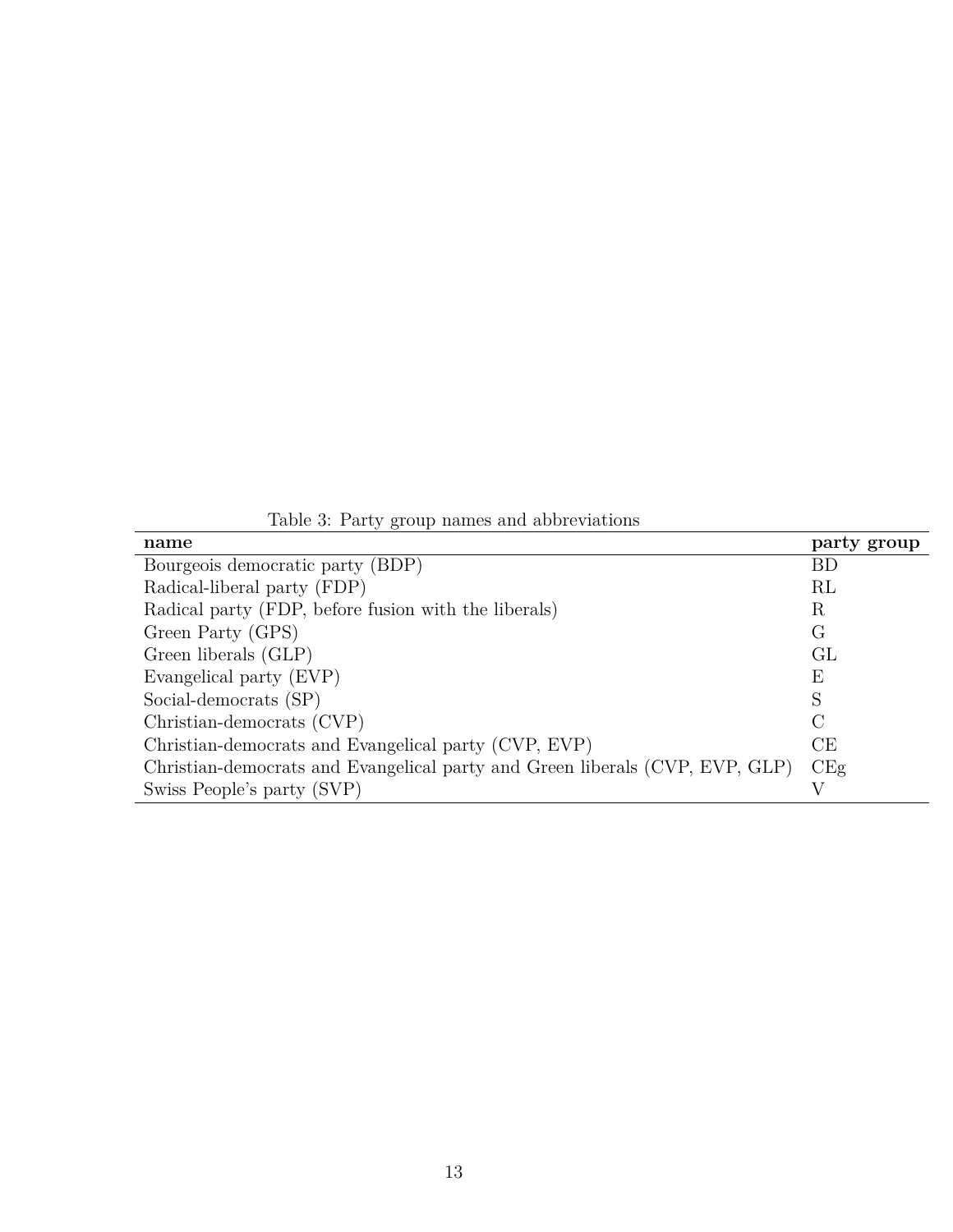#### **Additional analyses**

Figure [5](#page-13-0) reports the link between seniority and speech-making, showing that the general trend reported in the main text still holds (see Figure [2\)](#page-7-0). Table [4](#page-14-0) reports the results of our quasi-poisson models for the two chambers. Tables [5](#page-15-0) and [6](#page-16-0) report the results for the same two chambers, but subdivided for the two legislative periods covered. Figures [7](#page-17-0) and [6](#page-13-1) depict these results graphically.

<span id="page-13-0"></span>Figure 5: Debate participation in the lower and upper houses and seniority in the 47th and 48th legislative periods



Figure 6: Explaining the number of speeches in the lower house (47th and 48th legislative period)

<span id="page-13-1"></span>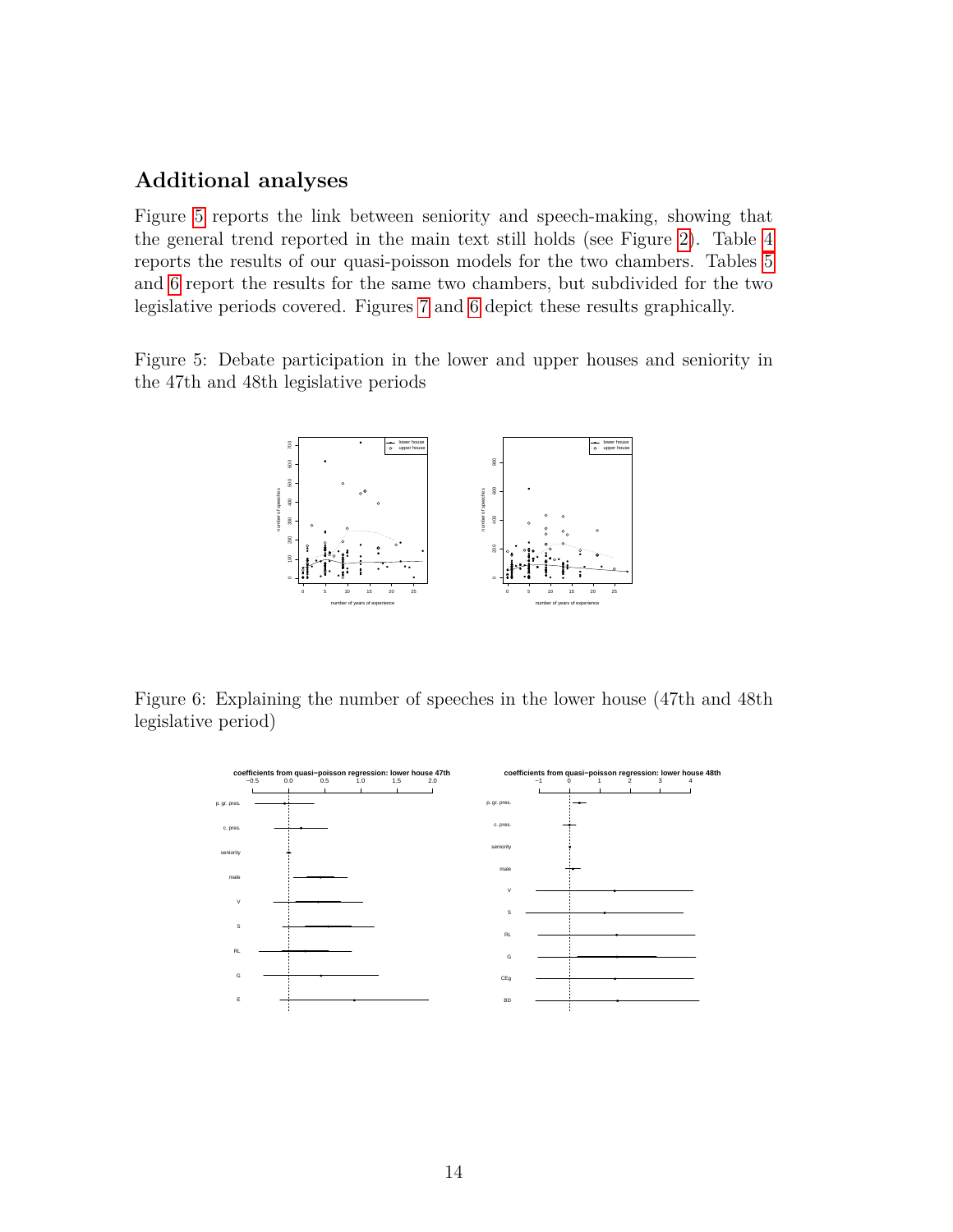|                         | Dependent variable:<br>talk |                             |  |
|-------------------------|-----------------------------|-----------------------------|--|
|                         |                             |                             |  |
|                         | (lower house)               | (upper house)               |  |
| <b>BD</b>               | 1.654                       |                             |  |
|                         | (1.700)                     |                             |  |
| $\mathcal{C}$           | 0.957                       |                             |  |
|                         | (1.640)                     |                             |  |
| CEg                     | 1.388                       | 0.051                       |  |
|                         | (1.636)                     | (0.342)                     |  |
| E                       | 2.453                       |                             |  |
|                         | (1.654)                     |                             |  |
| G                       | 1.637                       |                             |  |
|                         | (1.635)                     |                             |  |
| R                       | 1.103                       | 0.135                       |  |
|                         | (1.635)                     | (0.327)                     |  |
| RL                      | 1.609                       | $-0.207$                    |  |
|                         | (1.631)                     | (0.397)                     |  |
| S                       | 1.404                       | $-0.279$                    |  |
|                         | (1.632)                     | (0.346)                     |  |
| V                       | 1.392                       | $-0.313$                    |  |
|                         | (1.630)                     | (0.318)                     |  |
| 48                      | $-0.275***$                 | $-0.067$                    |  |
|                         | (0.084)                     | (0.240)                     |  |
| male                    | $0.403***$                  | $-0.071$                    |  |
|                         | (0.111)                     | (0.319)                     |  |
| seniority               | 0.007                       | $0.040***$                  |  |
|                         | (0.008)                     | (0.014)                     |  |
| commission president 47 | $0.721***$                  | 0.356                       |  |
|                         | (0.126)                     | (0.235)                     |  |
| commission president 48 | $0.894***$                  | 0.167                       |  |
|                         | (0.103)                     | (0.243)                     |  |
| fraction president 47   | $-0.499***$                 | 0.307                       |  |
|                         | (0.128)                     | (0.653)                     |  |
| fraction president 48   | $-0.362***$                 |                             |  |
|                         | (0.113)                     |                             |  |
| Constant                | 2.638                       | $4.771***$                  |  |
|                         | (1.633)                     | (0.380)                     |  |
| Observations            | 386                         | 65                          |  |
| Note:                   |                             | *p<0.1; **p<0.05; ***p<0.01 |  |

<span id="page-14-0"></span>Table 4: Analyses of speech-making by legislative chamber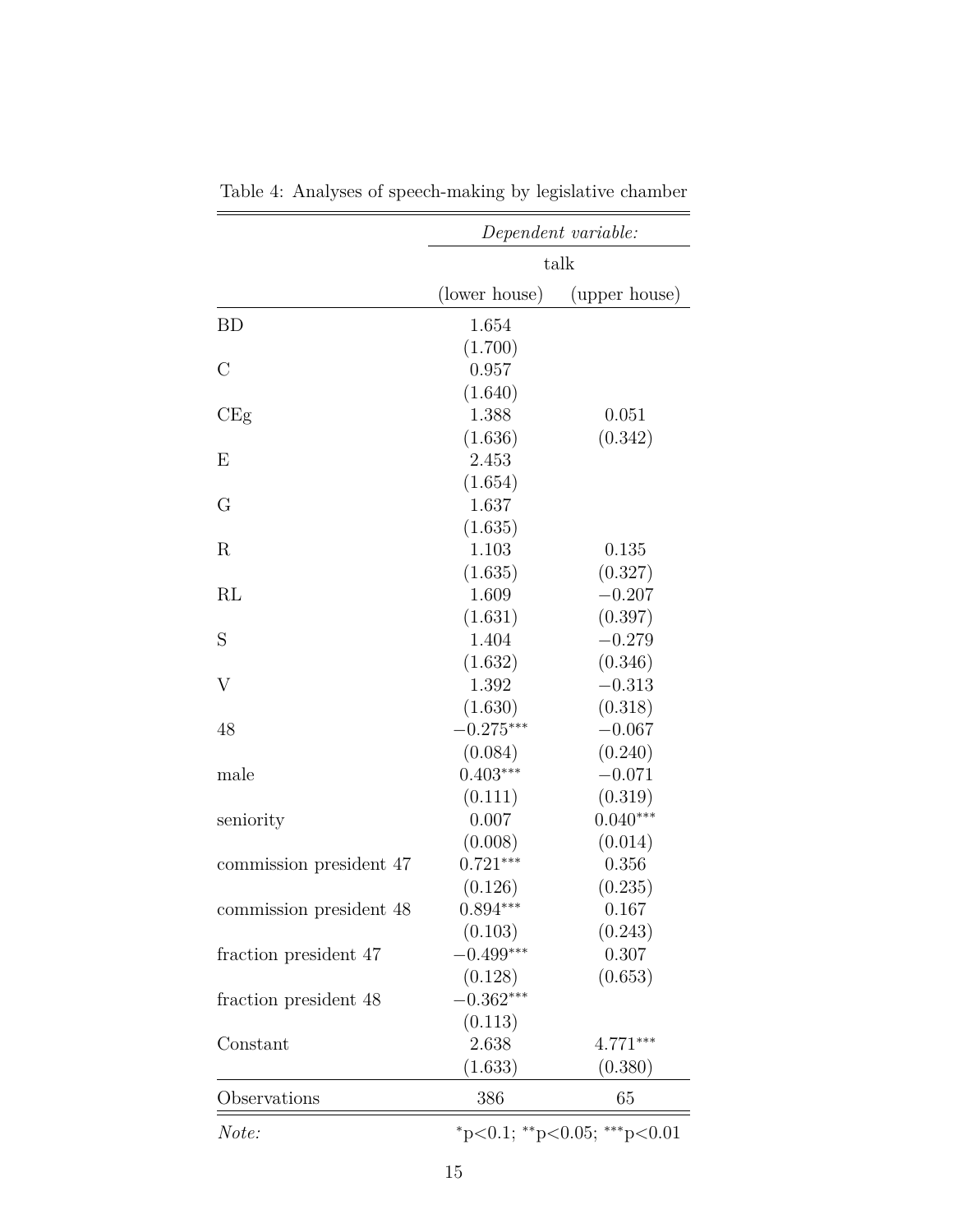|                        | Dependent variable:<br>talk             |            |  |
|------------------------|-----------------------------------------|------------|--|
|                        |                                         |            |  |
|                        | (47)                                    | (48)       |  |
| E                      | $0.911*$                                |            |  |
|                        | (0.516)                                 |            |  |
| <b>BD</b>              |                                         | 1.588      |  |
|                        |                                         | (1.349)    |  |
| CEg                    |                                         | 1.506      |  |
|                        |                                         | (1.297)    |  |
| $\rm G$                | 0.450                                   | 1.571      |  |
|                        | (0.399)                                 | (1.302)    |  |
| $\rm RL$               | 0.232                                   | 1.559      |  |
|                        | (0.322)                                 | (1.295)    |  |
| S                      | $0.552*$                                | 1.164      |  |
|                        | (0.319)                                 | (1.298)    |  |
| $\overline{V}$         | 0.410                                   | 1.495      |  |
|                        | (0.310)                                 | (1.294)    |  |
| male                   | $0.443**$                               | 0.122      |  |
|                        | (0.187)                                 | (0.124)    |  |
| seniority              | 0.002                                   | $0.021**$  |  |
|                        | (0.017)                                 | (0.009)    |  |
| commissionpresident_47 | 0.172                                   |            |  |
|                        | (0.186)                                 |            |  |
| fractionpresident_47   | $-0.057$                                |            |  |
|                        | (0.205)                                 |            |  |
| commissionpresident_48 |                                         | 0.008      |  |
|                        |                                         | (0.108)    |  |
| fractionpresident_48   |                                         | $0.337***$ |  |
|                        |                                         | (0.112)    |  |
| Constant               | 3.897***                                | $2.630**$  |  |
|                        | (0.306)                                 | (1.295)    |  |
| Observations           | 192                                     | 194        |  |
| Note:                  | $*_{p<0.1;}$ $*_{p<0.05;}$ $*_{p<0.01}$ |            |  |

<span id="page-15-0"></span>Table 5: Analyses for lower house by legislative period

í.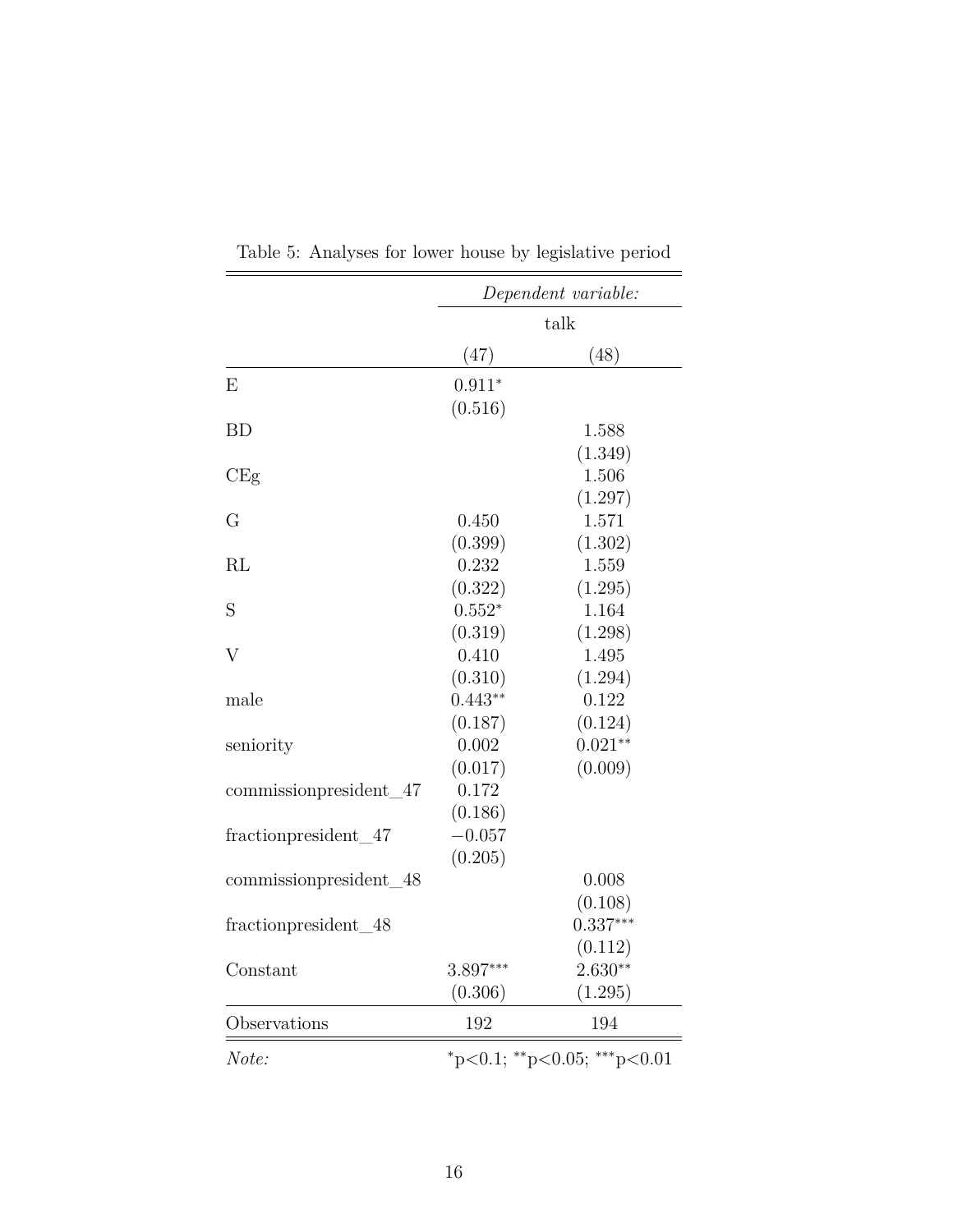|                                   | Dependent variable:         |            |  |
|-----------------------------------|-----------------------------|------------|--|
|                                   | talk                        |            |  |
|                                   | (1)                         | (2)        |  |
| CEg                               |                             | 0.182      |  |
|                                   |                             | (0.564)    |  |
| $\rm RL$                          | 0.100                       | 0.087      |  |
|                                   | (0.337)                     | (0.585)    |  |
| S                                 | $-0.799$                    | 0.030      |  |
|                                   | (0.512)                     | (0.612)    |  |
| V                                 | $-0.410$                    | $-0.042$   |  |
|                                   | (0.342)                     | (0.607)    |  |
| male                              | $-0.124$                    | $-0.165$   |  |
|                                   | (0.445)                     | (0.422)    |  |
| seniority                         | $0.074***$                  | 0.025      |  |
|                                   | (0.025)                     | (0.018)    |  |
| commissionpresident <sub>47</sub> | $0.768**$                   |            |  |
|                                   | (0.327)                     |            |  |
| commissionpresident_48            |                             | 0.464      |  |
|                                   |                             | (0.283)    |  |
| Constant                          | $4.530***$                  | $4.690***$ |  |
|                                   | (0.459)                     | (0.714)    |  |
| Observations                      | 29                          | 36         |  |
| Note:                             | *p<0.1; **p<0.05; ***p<0.01 |            |  |

<span id="page-16-0"></span>Table 6: Analyses for upper house by legislative period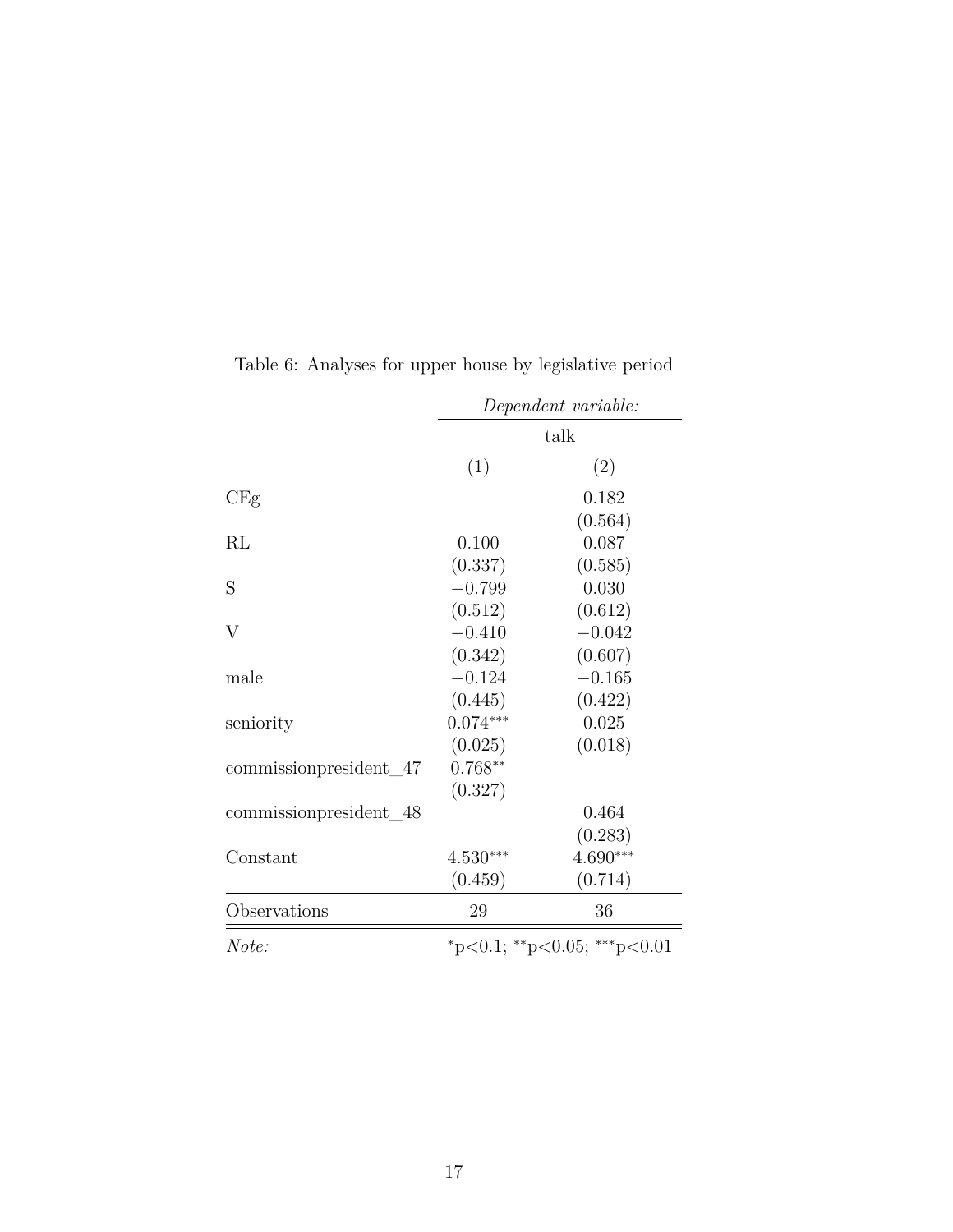Figure 7: Explaining the number of speeches in the upper house (47th and 48th legislative period)

<span id="page-17-0"></span>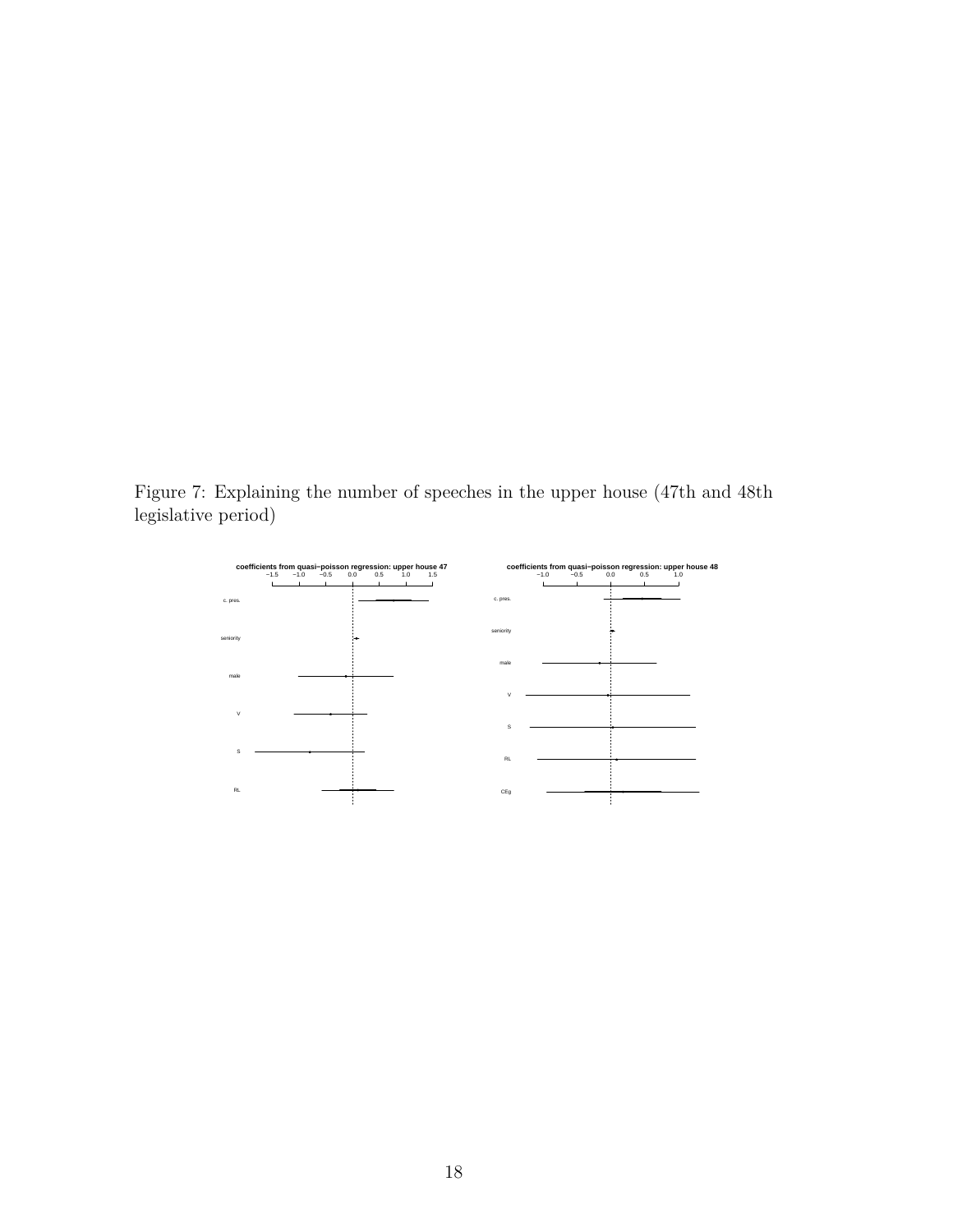#### **Rules of Speech in the National Council**

Source: Standing Orders of the National Council (SO-NC) of 03.10.2003 (Version of 01.01.2018) [https://www.admin.ch/opc/en/classified-compilation/](https://www.admin.ch/opc/en/classified-compilation/20030895/index.html) [20030895/index.html](https://www.admin.ch/opc/en/classified-compilation/20030895/index.html)

The Standing Orders (SO-NC) define which types of debates exist in the National Council, who is allowed to speak and for how long. The Right to Speak After a written request to speak, the right to speak is formally granted by the president of the national council. The rules do furthermore specify that no one may speak more than twice on the same matter (Art. 41 (5)). Group spokespersons and the MPs submitting formal proposals are allowed to speak before the others. Otherwise the order usually follows the order in which the right to speak was requested  $(Art.41 (3, 4))$ . Furthermore, the Councils standing orders grant any member of the council the right to respond immediately to comments relating to his or her person or to clarify a statement he/she has made (personal statement, Art. 43). Groups may explain their voting intentions before the final vote (group statement, Art. 43). Committee rapporteurs and the representative of the Federal Council may request the right to speak in any form of debate  $(Art. 46(3))$ .

Speaking Times Depending on the form of debate, committee rapporteurs and the representative of the national council usually get a maximum of 20 Minutes of speaking time. Group's spokespersons are allowed to speak for five minutes (10 in introductory debates). Speaking time is not limited for persons submitting formal proposals, authors of parliamentary initiatives and procedural requests and individual speakers and the representative of the Federal Council (Art. 44). In many instances (in organised debates) speaking time is allocated to the groups based on their size. It is then up to the leadership of the political group to allocate the speeches/speaking times to their members (Art. 47 (2-4)).

Forms of Debates According to Art. 46 SO-NC each item of business takes one of five forms: In open debates anybody may speak. Introductory debates, debates on reports, or considering an interpellation may take the form of organised debates (Art. 47(1)). In organised debates the speaking time is allocated to the political groups based on their size, who then allocate the speaking time/speeches to their members (Art. 47 (2-4)). In a group debate only the spokespersons of the political group and parliamentarians proposing amendments are allowed to speak  $(Art. 48(1))$ . When group debates are time limited, the speaking times for the speakers (group spokespersons, committee rapporteurs, representative of the council) are halved  $(Art. 48(1))$ . In short debates only "the rapporteurs" for the committee minorities" are allowed to speak  $(Art. 48(2).1$  In the written procedure no speeches are held (Art. 49).

Particularities In the constitutive sitting of the NC the "the Oldest Member and by the youngest designated member of the Council elected for the first time" speak (Art. 1a) Incidental questions: " At the end of a speech, any member of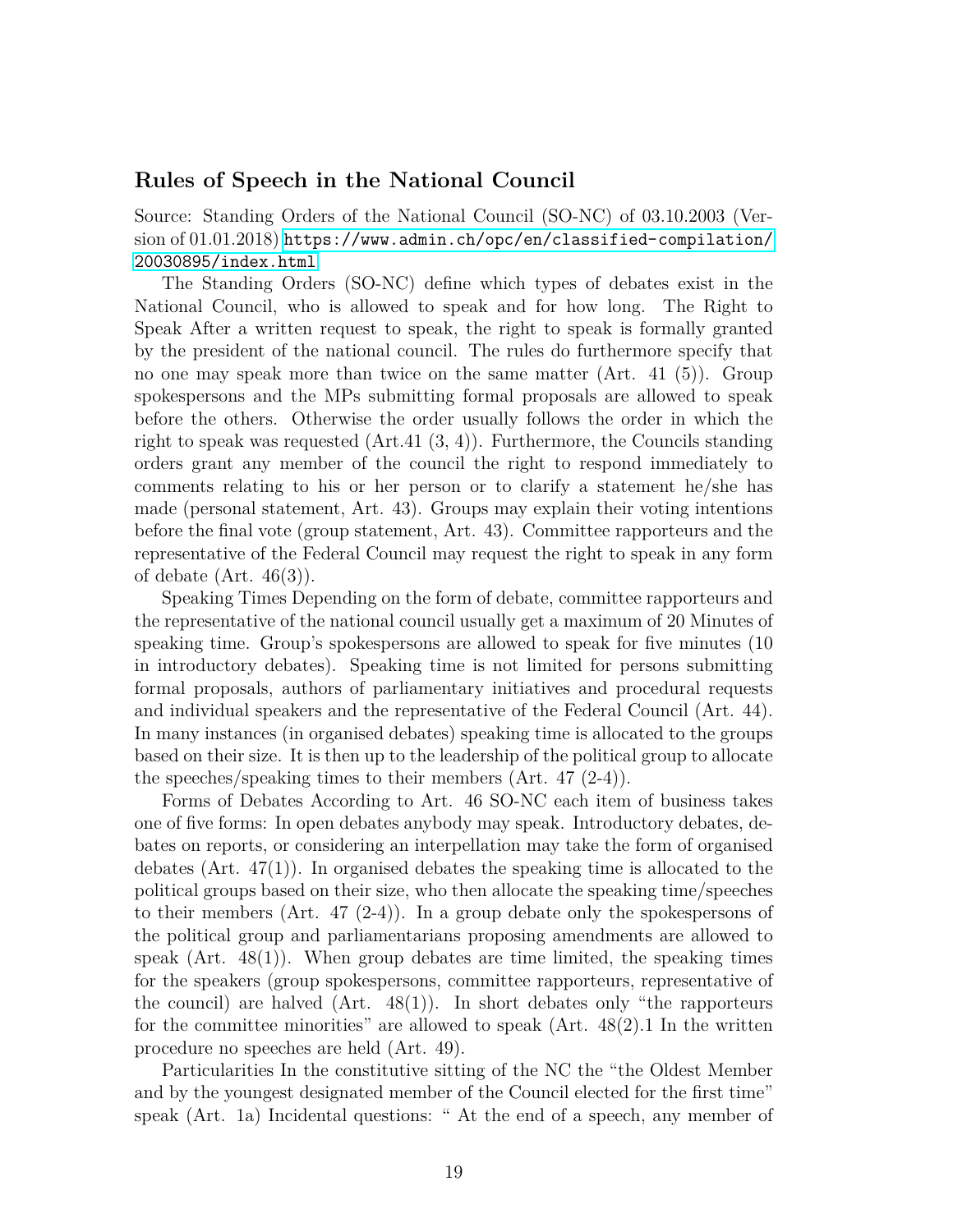the Council and the representative of the Federal Council may ask the speaker a brief and precise question on a specific point relating to what he or she has said; they are not permitted to state or justify their point of view"  $(Art. 42(1))$ . The speaker has to respond immediately to incidental questions.

Changes over time Changes relative to the Forms of considerations; prior to the modifications of 03.10.2008 that came into force on 02.03.2009, the distinction between group debate and time limited group debate didn't exist (art. 46 (1)). The form then called "reduced debate" was ruled by the same principles as the current form of group debate, with only the spokespersons of the political group and parliamentarians proposing amendments being allowed to speak (art. 48 (1)). The current form of art. 46 (4, 5) dates back to the modifications of 21.06.2013 that came into force on 25.11.2013. In (4), which states that irrespective of the forms of consideration, the author of a parliamentary initiative, a motion or a postulate may provide a verbal statement, the newer version adds that the first person to request the rejection of that text shall also be given the right to speak. In addition to that, (5) was added, which states that "irrespective of the form of consideration, during the preliminary examination of a cantonal initiative, a Council member from the canton that is author of the initiative may provide a verbal statement of reasons for the same provided a majority of the canton's members of parliament appoint that Council member to do so." The current form of art. 47 (2) dates back to the modifications of 25.09.2015 that came into force on 30.11.2015. Prior to these, speaking time in organized debates was simply deemed to be "limited" while (3) stated that the president ought to allocate speaking time between committee rapporteurs, federal council representatives and groups in a fair way. (3) was abrogated and (2) changed to its current form, with group speaking time now proportional to their size in the council.

Former revision 1990-2003 Source pp. 18-43 especially Chapitre 6: Délibérations art. 63-72

The Right to Speak After a written request to speak, the right to speak is formally granted by the president of the national council. If the president wishes to take part in the discussion, he or she passes the direction of debates to the vice-president during that period of time. Unless they are making only brief declarations, members of the council speak from the tribune (Art. 63). The right to speak is generally granted in the order in which it was requested, but the president may group interventions based on their theme, while making sure that language and opinions alternate in a fair way in the debate. Group representatives and members of the council presenting proposals are the first to be given the right to speak (art. 64 (1)). Committee rapporteurs and representative of the Federal Council shall be granted the right to speak whenever they ask for it (art. 64 (2)). Point of orders and personal statements are treated right away; current debates are halted until a decision is reached regarding the point of order (art. 64 (3)). The president may warn any MP who goes off topic, starts a personal polemic or repeats himself. If any MP ignores two warnings,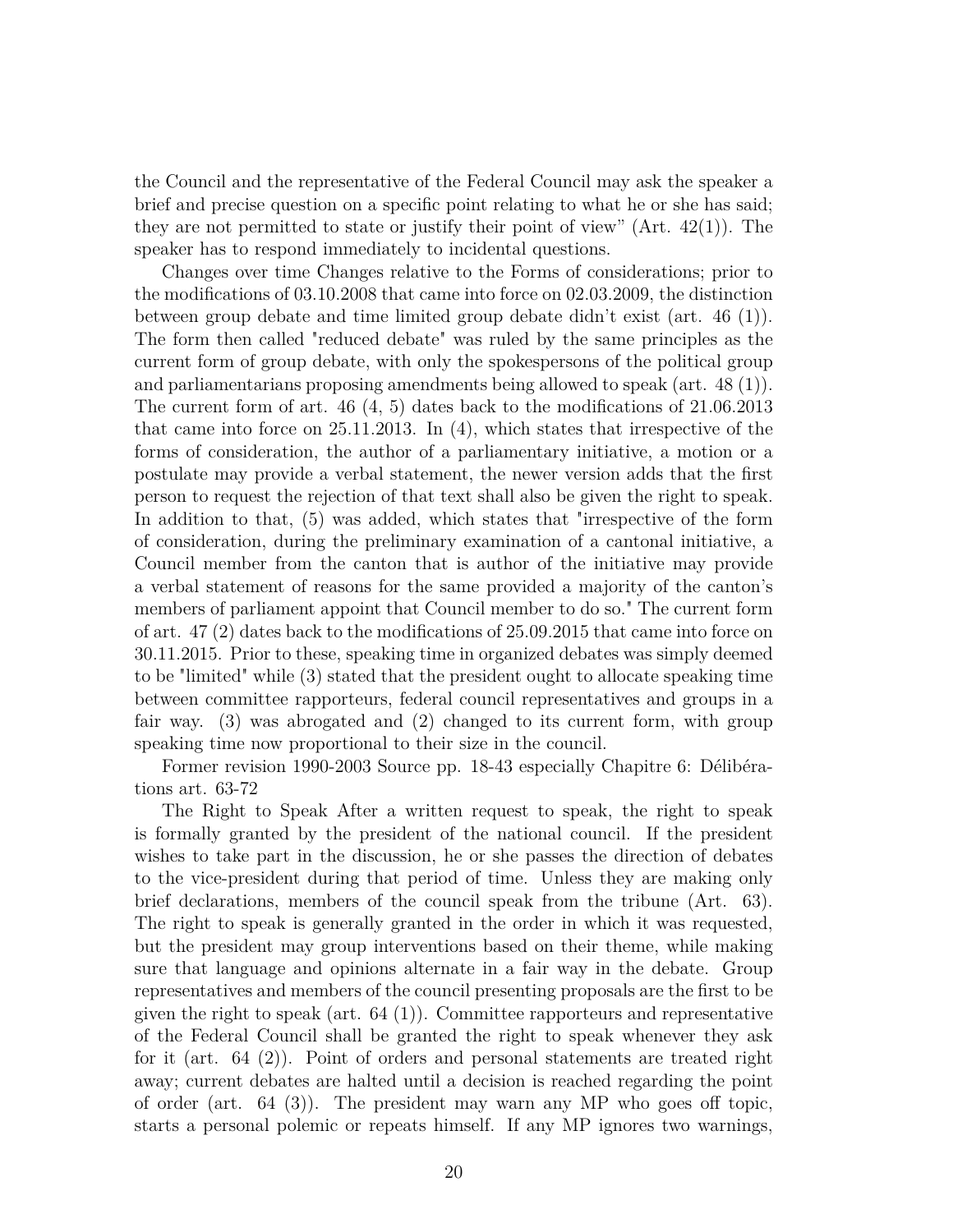the president may propose to the council that the right to speak be withdrawn from them. (art. 65 (1, 2)). Speaking Times Committee rapporteurs and the representative of the national council usually get a maximum of 20 Minutes of speaking time during introductory debates, the president may rule on exceptions (art 71 (1)). Group's spokespersons are allowed to speak for 15 minutes; other speakers developing proposals are allowed 10 minutes, while 5 minutes are given to the following category of speakers (art  $71$  (2)): Speakers making a general statement. Group spokespersons in discussions by articles (art. 67, Discussion by articles) Authors of motions, postulates, interpellations and parliamentary initiatives if their positions diverge from those of the Federal Council, of the Committee or from those of another member of the Council. Those who speak on the same subject for the second time (no one may speak more than twice on the same subject) (art. 72 (3)) The president closes the debates when there are no further requests to speak or when the total speaking time is elapsed (art. 72 (1)). Once this is decided, committee rapporteurs and the representative of the Federal Council may briefly react to the interventions, after which members of the council may make brief rectifications or personal statements relative to these responses (art.  $72$  (3)).

Forms of Debates The forms of debates and the rules governing them in the 1990 revision are substantially the same as in the early versions of the 2003 revisions (art. 68-69). One difference pertains to the fact that the Conference of group presidents makes a proposition to the council regarding the program of the session and the way in which matters will be treated. Relevant modifications between 1990 and 2003 as found under this address : 04.10.1991 Changes in articles 68 and 69, the bureau takes up the tasks until then devolved to the Conference of group presidents. 06.10.1995 Changes in article 71 (1, 2) regarding the rules governing speaking time: group spokespersons now have 10 minutes speaking time instead of 15 during introductory debates. 19.12.1997 Minor addition in article 71 (2) to the list of people allowed a speaking time of 5 minutes, namely "authors of mandate projects". 18.12.1998 Addition of article 64a (Questions to the speakers). When a speaker has finished speaking, the members of the council and the representatives of the Federal Council may each ask a brief and precise question on a specific point of the declaration; they may not develop their intervention (1). The question may only be asked if the speaker agrees to it (2). The speaker responds immediately and succinctly (3). Modification of article 71 (2), members of the council wishing to develop their proposition now have 5 minutes instead of 10 previously.

#### **Rules of Speech in the Council of States**

Source: Standing Orders of the Council of States (SO-CS) of 20.06.2003 (Version of 01.06.2015) [https://www.admin.ch/opc/en/classified-compilation/](https://www.admin.ch/opc/en/classified-compilation/20030743/index.html) [20030743/index.html](https://www.admin.ch/opc/en/classified-compilation/20030743/index.html) The Standing Orders (SO-CS) define which types of de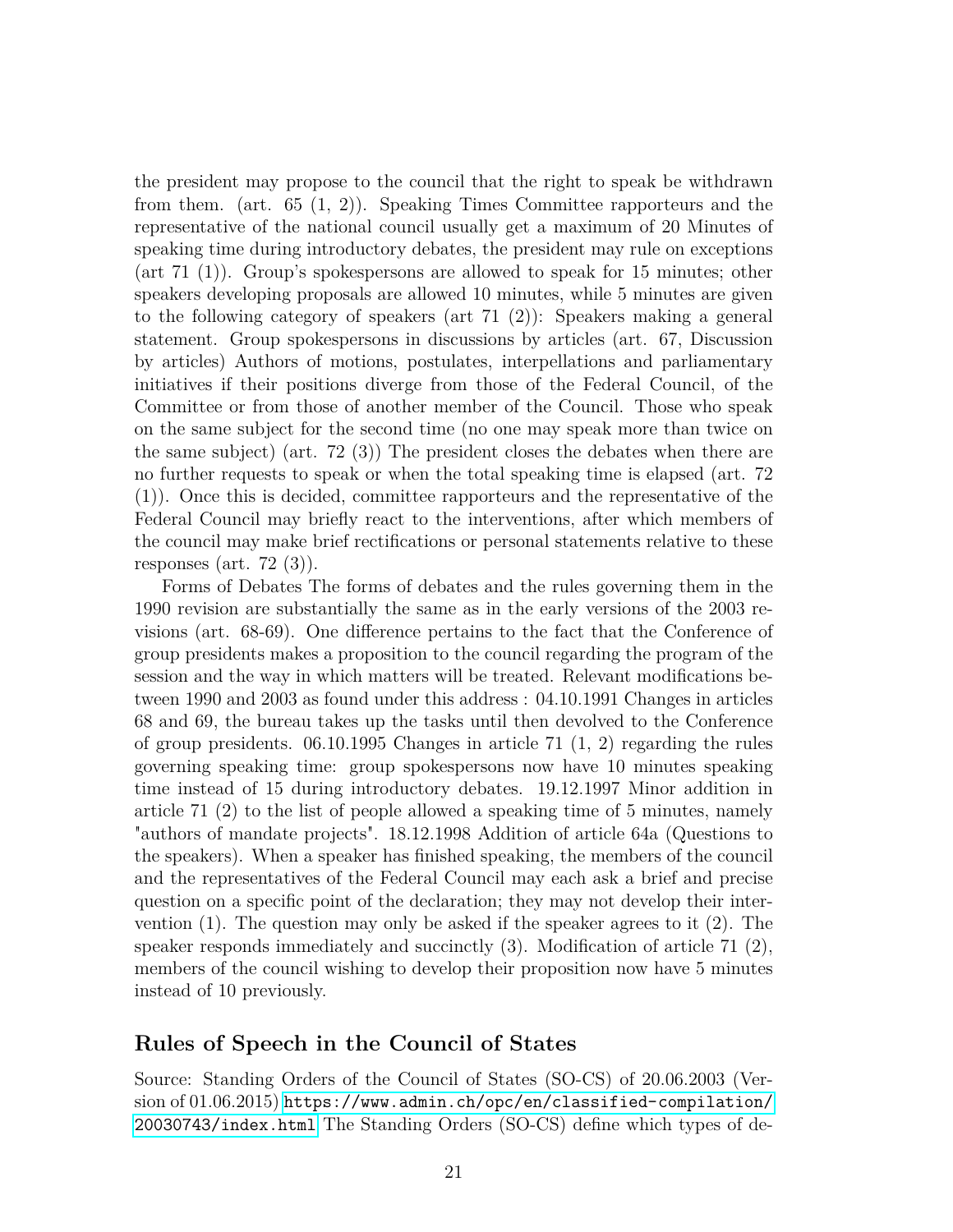bates exist in the Council of States, who is allowed to speak and for how long. The Right to Speak After a request to speak, the right to speak is formally granted by the president of the national council, who normally grants the right to speak in the following order: the committee rapporteur, the committee members and finally the members of the council. Among the members of the council, the right to speak is normally granted in the order of the requests; the President may however group speakers when deemed appropriate (Art. 35 (3, 4)). Furthermore, the Council's standing orders grant any member of the council the right to speak out of turn to respond briefly to comments relating to his or her person or to clarify a statement he/she has made (personal statement, Art. 36), or if they wish to make a point of order (Points of order, Art. 39). Committee rapporteurs and the representative of the Federal Council shall be allowed to speak when they request to do so (Art. 35 (5)).

Speaking Times There are no rules limiting speaking times in the standing orders of the Council of States. The President closes the debate if there are no further requests to speak (Conclusion of the debate, Art. 40).

Forms of Debates According to the standing orders of the National Council, the rules stated above apply to any and all debates taking place, as there are no distinctions between different forms of considerations as in the National Council.

Particularities There are no further particularities in the standing orders of the Council of States that pertain to speeches or the right to speak.

Changes over time The articles mentioned above have not changed since the formulation of the current revision of 20.06.2003. Sources of modifications that took place: 2008 2011 2013 2014 2015 Previous revision of 24.09.1986 Source RO-1987-02 pp. 2-22, especially Chapitre 6: Délibérations, Art. 53 to 57

The right to speak After a request to speak, the right to speak is formally granted by the president of the national council  $(Art. 53 (1))$ . The standing orders establish that the first to speak are the committee rapporteurs, the members of the committee may submit a request to speak immediately thereafter. After this, the general discussion is open and members of the council may speak in the order in which they submitted their request. Committee rapporteurs and the representative of the Federal Council shall be allowed to speak whenever they request to do so  $(Art. 54 (1, 2))$ . The right to speak out of turn may be granted when a member of the council asks for compliance to the standing orders, wishes to make a point of order or to answer to a personal comment. If a point of order is made, deliberations are halted until the council has ruled on it (Art. 54 (3)).

Speaking Times There are no rules limiting speaking times in the standing orders of the Council of States. The President closes the debate if there are no further requests to speak (Conclusion of the debate, Art. 57).

Changes 1986-2003 According to the modifications' page, the relevant articles did not change over the life cycle of the 1986 revision.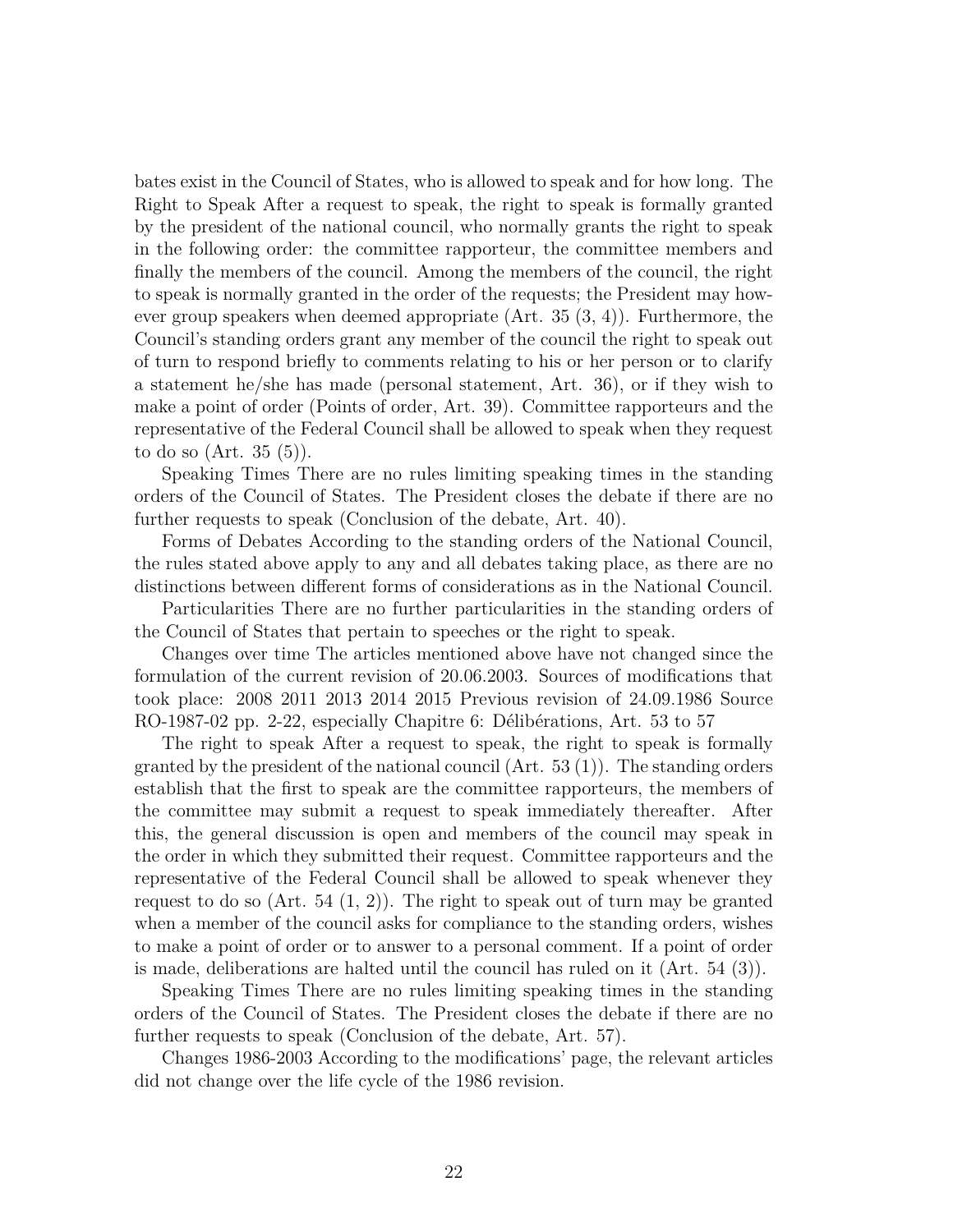### **References**

- Armingeon, Klaus. 1998. Es gibt sie doch, die Schweizer Wahlen! Die Unterschiedlichkeit des Wahlverhaltens zwischen Kantonen im internationalen Vergleich. In *Schweizer Wahlen 1995*, ed. Hanspeter Kriesi, Wolf Linder and Ulrich Klöti. Bern: Haupt pp. 273–295.
- Bächtiger, André, Marco R. Steenbergen and Simon Niemeyer. 2007. "Deliberative Democracy: An Introduction 1." *Swiss Political Science Review* 13(4):485–496.
- Bächtiger, André, Simon Niemeyer, Michael Neblo, Marco R. Steenbergen and Jürg Steiner. 2010. "Disentangling diversity in deliberative democracy: Competing theories, their blind spots and complementarities." *Journal of Political Philosophy* 18(1):32–63.
- Bailer, Stefanie, Sarah Bütikofer and Simon Hug. 2019. "Changing Places in Parliament." Paper prepared for presentation at the EPSA General Conference Belfast, 2019.
- Banaszak, Lee Ann. 1996. *Why Movements Succeed or Fail: Opportunity, Culture, & theStruggle for Woman Suffrage*. Princeton: Princeton University Press.
- Caluori, Ladina and Simon Hug. 2005. "Changes in the Partisan Composition of the Swiss Government. 1891, 1919, 1929, 1943, 1959, 2003, . . . ?" *Schweizerische Zeitschrift für Politikwissenschaft* 11(3):137–155.
- Cheng, Jennifer E. 2015. "Islamophobia, Muslimophobia or racism? Parliamentary discourses on Islam and Muslims in debates on the minaret ban in Switzerland." *Discourse & Society* 26(5):562–586.
- Frech, Elena, Niels D. Goet and Simon Hug. 2018. "Shirking and Slacking in Parliament." Paper prepared for the Annual Meeting of the Swiss Political Science Association, February 4-5, 2018, Geneva, Switzerland.
- Gelman, Andrew and Jennifer Hill. 2007. *Data Analysis Using Regression and Multilevel/Hierarchical Models*. New York: Cambridge University Press.
- Gerber, Marlène. 2019. Beim Wort genommen: Wie gleichberechtigt ist die Beteiligung von Frauen an der parlamentarischen Debatte? In *Konkordanz im Parlament*, ed. Marc Bühlmann, Anja Heidelberger and Hans-Peter Schaub. Zürich: nzz libro pp. 91–112.
- Gilardi, Fabrizio. 2015. "The Temporary Importance of Role Models for Women's Political Representation." *American Journal of Political Science* 59(4):957– 970.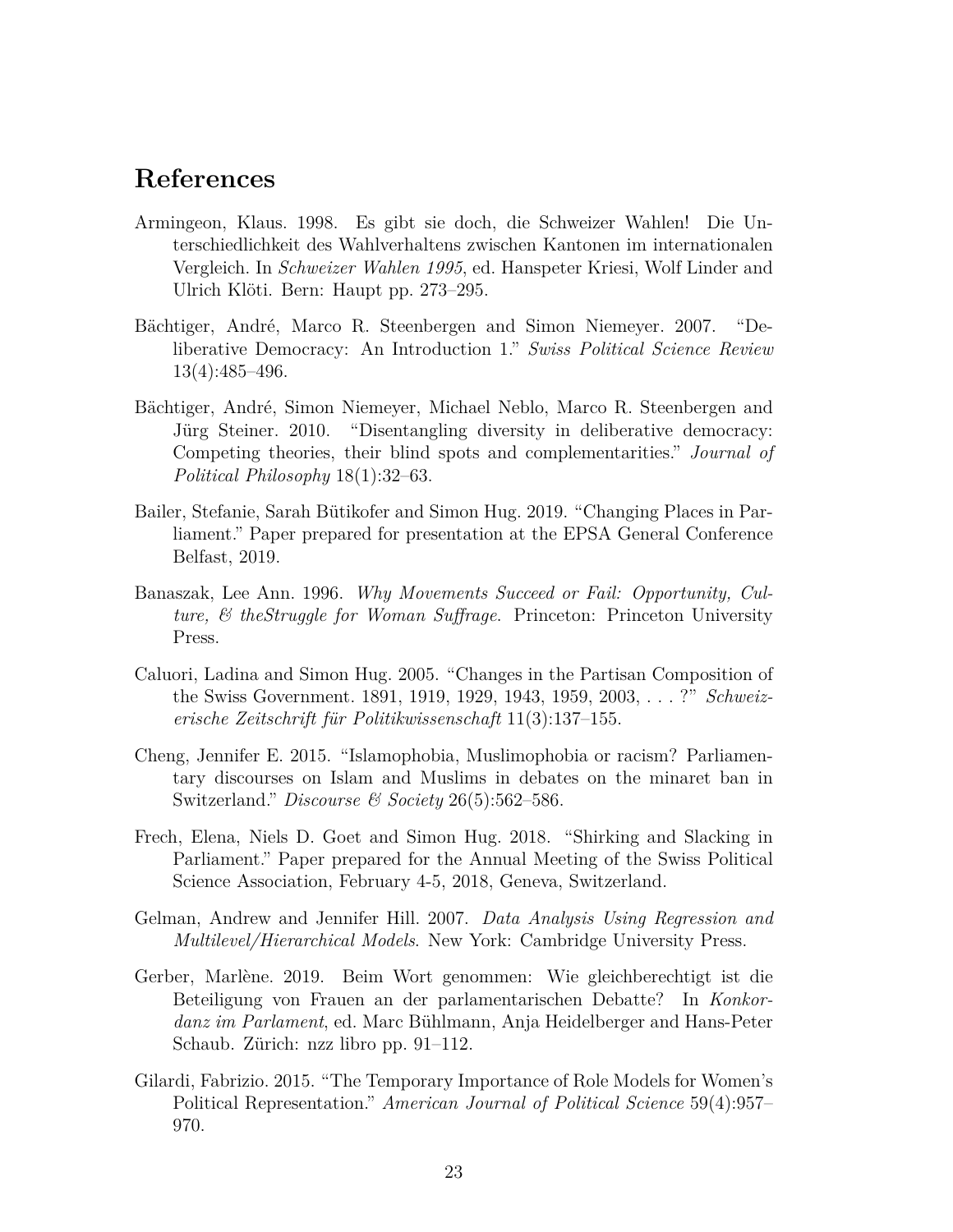- Goet, Niels. 2019 (forthcoming). "Measuring Polarisation with Text Analysis: Evidence from the UK House of Commons, 1811-2015." *Political Analysis* .
- Gruner, Erich, Martin Daetwyler and Oscar Zosso. 1975. *Aufstellung und Auswahl der Kandidaten bei den Nationalratswahlen in der Schweiz am Beispiel der Wahlen von 1971: Présentation et sélection des candidats aux élections du Conseil national suisse de 1971*. Forschungszentrum für Schweizerische Politik, Universität Bern.
- Häusermann, Silja, André Mach and Yannis Papadopoulos. 2004. "From Corporatism to Partisan Politics: Social Policy Making under Strain in Switzerland." *Revue suisse de science politique* 10(2):33–59.
- Ladner, Andreas. 1999. Das Schweizer Parteiensystem und seine Parteien. In *Handbuch der Schweizer Politik*, ed. Ulrich Klöti, Peter Knoepfel, Hanspeter Kriesi, Wolf Linder and Yannis Papadopoulos. Zürich: Verlag Neue Zürcher Zeitung pp. 213–260.
- Ladner, Andreas. 2001. "Swiss Political Parties: Between Persistence and Change." *West European Politics* 24(April 2):123–144.
- Ladner, Andreas and Michael Brändle. 2001. *Die Schweizer Parteien im Wandel. Von Mitgliederparteien zu professionalisierten Wählerorganisationen?* Zürich: Seismo.
- Lüchinger, Simon, Mark Schelker and Lukas Schmid. 2019. "A Running Variable for Proportional Representation Systems." Parliamentary Careers Project Workshop, June 26 and 27, 2019 Den Haag.
- Lüthi, Ruth. 1996. "Der Einfluss von institutionellen Reformen auf den politischen Prozess." *Revue suisse de science politique* 2(2):81–111.
- Lüthi, Ruth. 1997. *Die Legislativekommissionen der Schweizerischen Bundesversammlung. Institutionelle Veränderungen und das Verhalten von Parlamentsmitgliedern*. Bern: Haupt.
- Lüthi, Ruth. 2019. Debattieren in der Bundesversammlung im Spannungsfeld zwischen Redefreiheit und effizienter Entscheidungsfindung. In *Konkordanz im Parlament*, ed. Marc Bühlmann, Anja Heidelberger and Hans-Peter Schaub. Zürich: nzz libro pp. 213–232.
- Lutz, Georg. 2004. Switzerland: Introducing proportional representation from below. In *The Handbook of Electoral System Choice*, ed. Josep Colomer. Springer pp. 279–293.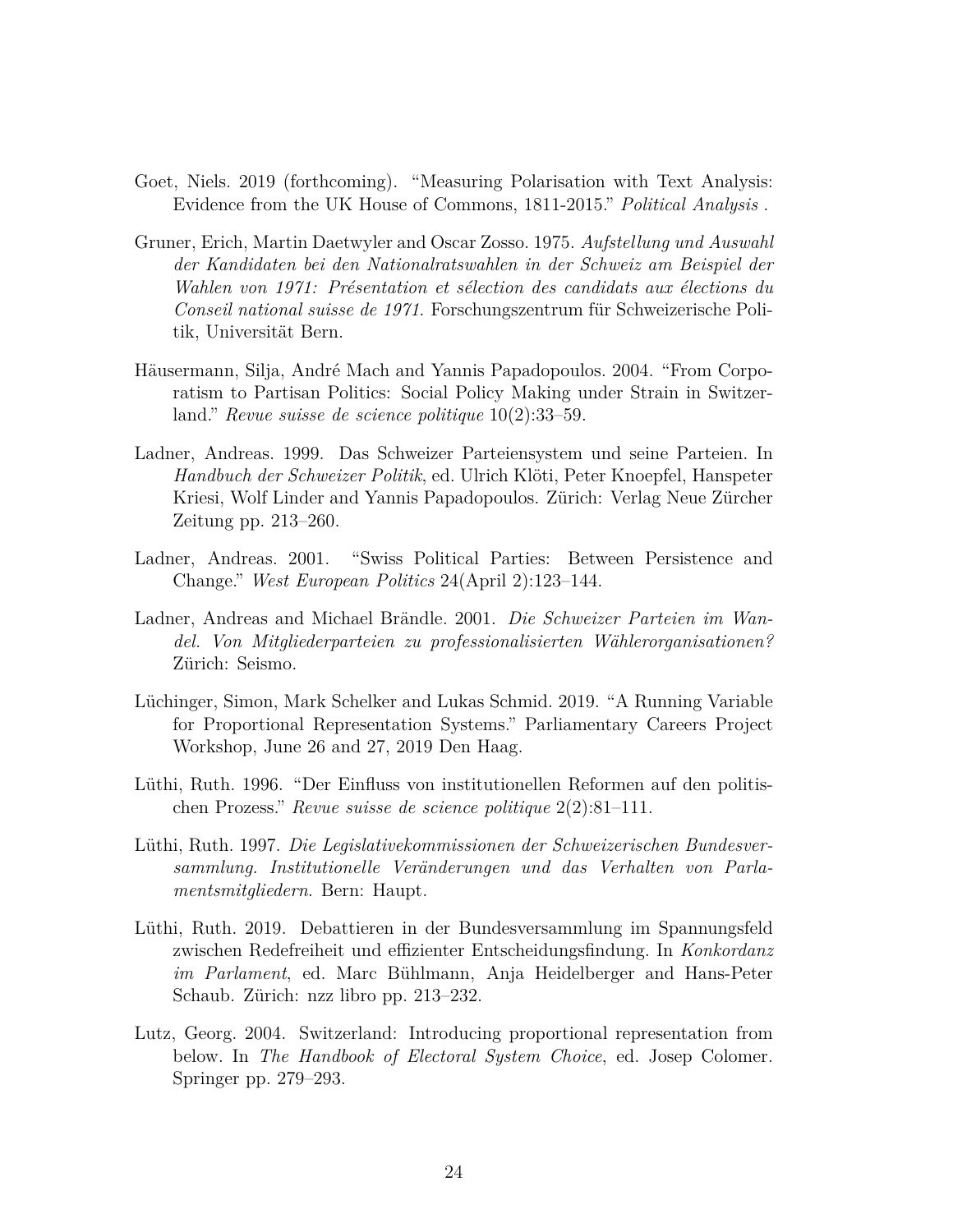- Niehr, Thomas. 2000. Parlamentarische Diskurse im internationalen Vergleich. Eine Fallstudie zu den jüngsten Asylrechtsänderungen in Deutschland und der Schweiz. In *Einwanderungsdiskurse*, ed. Thomas Niehr and Karin Böke. Springer pp. 109–134.
- Pedrini, Seraina, André Bächtiger and Marco Steenbergen. 2013. "Deliberative Inclusion of Minorities: Patterns of Reciprocity Among Linguistic Groups in Switzerland." *European Political Science Review* 5(3):483–512.
- Peterson, Andrew and Arthur Spirling. 2018. "Classification Accuracy as a Substantive Quantity of Interest: Measuring Polarization in Westminster Systems." *Political Analysis* 26(1):120–128.
- Proksch, Sven-Oliver and Jonathan B. Slapin. 2014. *The Politics of Parliamentary Debate. Parties, Rebels and Representation*. New York: Cambridge Univerisity Press.
- Rappard, William Emmanuel. 1941. "Pennsylvania and Switzerland: the American origins of the Swiss Constitution." *Studies in political science and sociology* pp. 49–121.
- Schwarz, Daniel. 2019. Schau mal, wer da spricht: die Verteilung der Reden im Parlament. In *Konkordanz im Parlament*, ed. Marc Bühlmann, Anja Heidelberger and Hans-Peter Schaub. Zürich: nzz libro pp. 57–70.
- Schwarz, Daniel, Denise Traber and Kenneth Benoit. 2017. "Estimating Intra-Party Preferences: Comparing Speeches to Votes." *Political Science Research and Methods* 5(2):379–396.
- Sciarini, Pascal, Manuel Fischer and Denise Traber. 2015. *Political Decision-Making in Switzerland. The Consensus Model under Pressure*. Palgrave Macmillan.
- Shugart, Matthew Soberg and John M. Carey. 1992. *Presidents and Assemblies*. Cambridge: Cambridge University Press.
- Sieberer, Ulrich, Wolfgang C. Müller and Maiko Isabelle Heller. 2011. "Reforming the Rules of the Parliamentary Game: Measuring and Explaining Changes in Parliamentary Rules in Austria, Germany, and Switzerland, 1945-2010." *West European Politics* 34(5):948–975.
- Steiner, Jürg, André Bächtiger, Markus Spörndli and Marco R. Steenbergen. 2005. *Deliberative Politics in Action. Analysing Parliamentary Discourse*. Cambridge: Cambridge University Press.